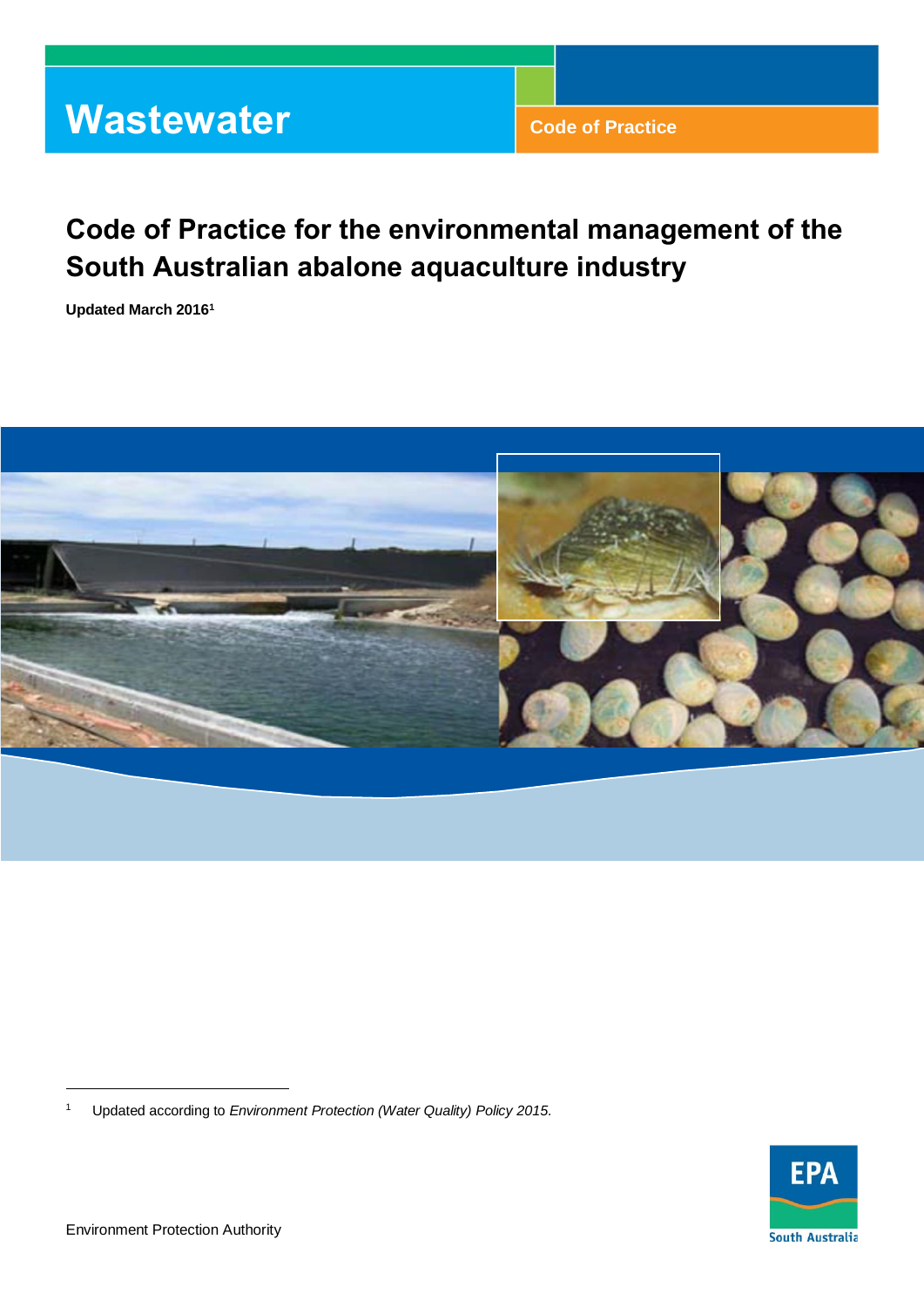#### **Code of Practice for the environmental management of the South Australian abalone aquaculture industry**

Authors: Tara Ingerson, Tim Flowers and Jeff Todd

Cover photographs:

- Abalone farm, EPA Aquaculture Unit
- Multiple abalone, Dr Xiaoxu Li, SARDI Aquatic Sciences
- Single abalone, Dr Meegan Vandepeer, Barneveld Nutrition Pty Ltd

For further information please contact:

Information Officer

Environment Protection Authority

GPO Box 2607

Adelaide SA 5001

- Telephone: (08) 8204 2004
- Facsimile: (08) 8124 4674
- Freecall (country): 1800 623 445
- Email: [epainfo@epa.sa.gov.au](mailto:epainfo@epa.sa.gov.au)
- Website: www.epa.sa.gov.au

ISBN 978-1-921125-58-4

December 2007

#### © Environment Protection Authority

This document may be reproduced in whole or part for the purpose of study or training, subject to the inclusion of an acknowledgment of the source and to its not being used for commercial purposes or sale. Reproduction for purposes other than those given above requires the prior written permission of the Environment Protection Authority.



Printed on recycled paper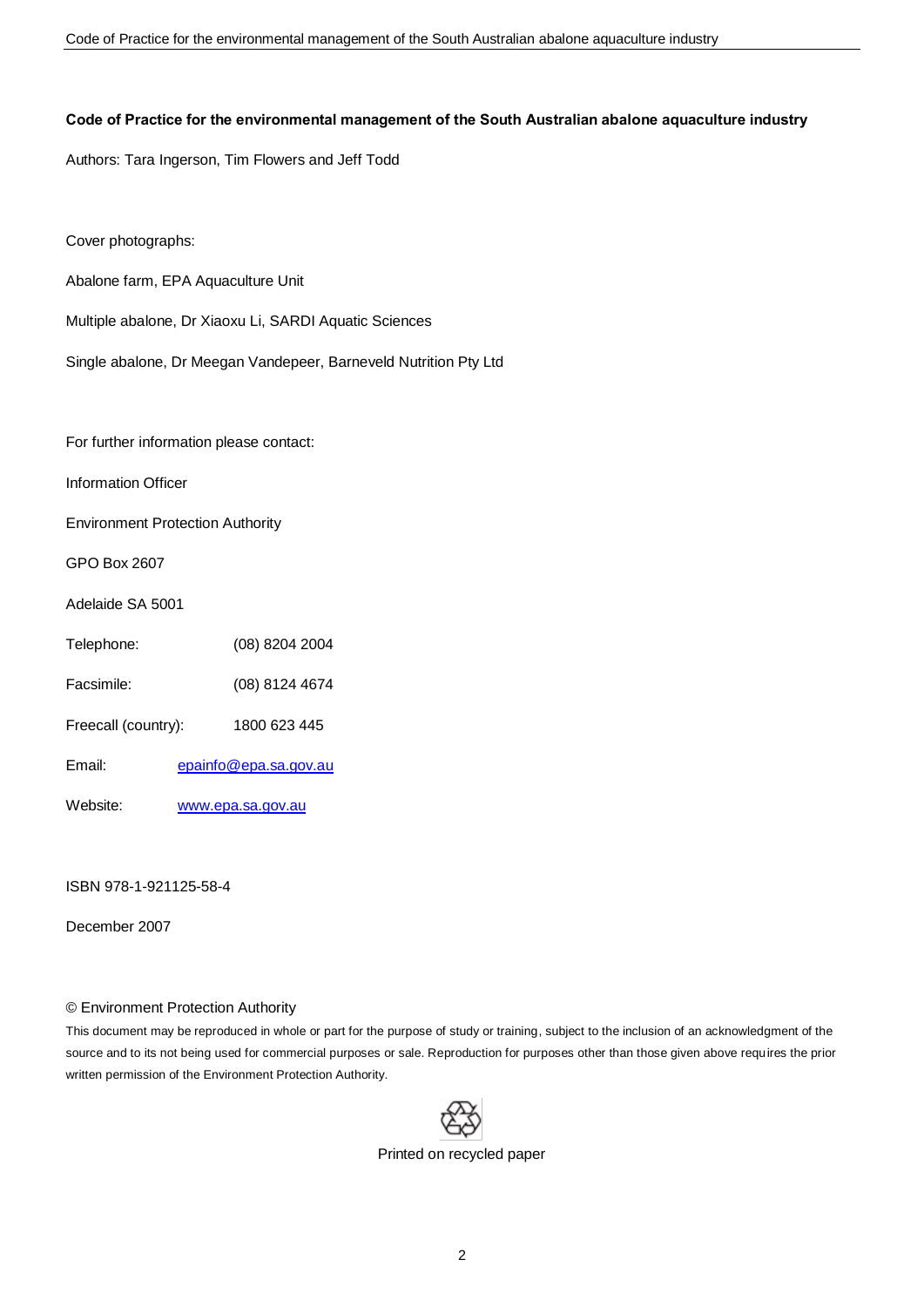# **Introduction**

The abalone aquaculture industry in South Australia began in the late 1980s. Farming of abalone predominantly occurs in land-based facilities; however, a number of marine culture systems are being used incorporating barrels, sub-tidal cages and navigable vessels.

The two main species of abalone commercially cultured in South Australia are the greenlip abalone, Haliotis laevigata, and blacklip abalone, H. rubra. There is also interest in a number of other species including roes abalone (H. roei), cyclobates abalone (H. cyclobates), scalaris abalone (H. scalaris) and various hybrid species.

Although many aspects of abalone propagation vary between different farms, there are a number of environmental issues that are relevant to the sector as a whole. These are typically associated with the operation of the farms or the service depots that support abalone farming facilities. If the operation is designed or managed inappropriately, there is the potential for environmental harm to occur.

Every abalone farmer has a general environmental duty, described in Section 25 of the *Environment Protection Act 1993* (the Act), to avoid causing environmental harm. All farmers are required to comply with the Act and associated environment protection policies (EPPs) in particular, the Environment Protection (Water Quality) Policy 2015 or Water Quality EPP as well as a range of other legislation administered by agencies other than EPA. A code of practice provides a set of guidelines containing specific requirements, advice and information that describe how a person undertaking a particular activity (e.g. abalone farming) can comply with their general environmental duty. Figure 1 illustrates the links between codes of practice, the EPPs and the Act.

The objectives of the Code of Practice for the environmental management of the South Australian abalone aquaculture industry (the Code) are to highlight potential environmental issues relevant to abalone farming and provide the industry with recommendations on how they can comply with the Act and associated EPPs.





# **2 About this Code**

### **2.1 Purpose and application of the Code**

Abalone farmers have obligations under the Act and the Policies made under it. These include obligations not to cause environmental harm and to comply with the specific obligations set out in the EPPs (for example, those relating to water, air and noise).

The purpose of this Code is to provide advice on how abalone farmers can comply with their environmental obligations, particularly the general duty in the Act not to cause harm. In particular, it identifies potential environmental issues associated with abalone aquaculture and presents management strategies to address these issues.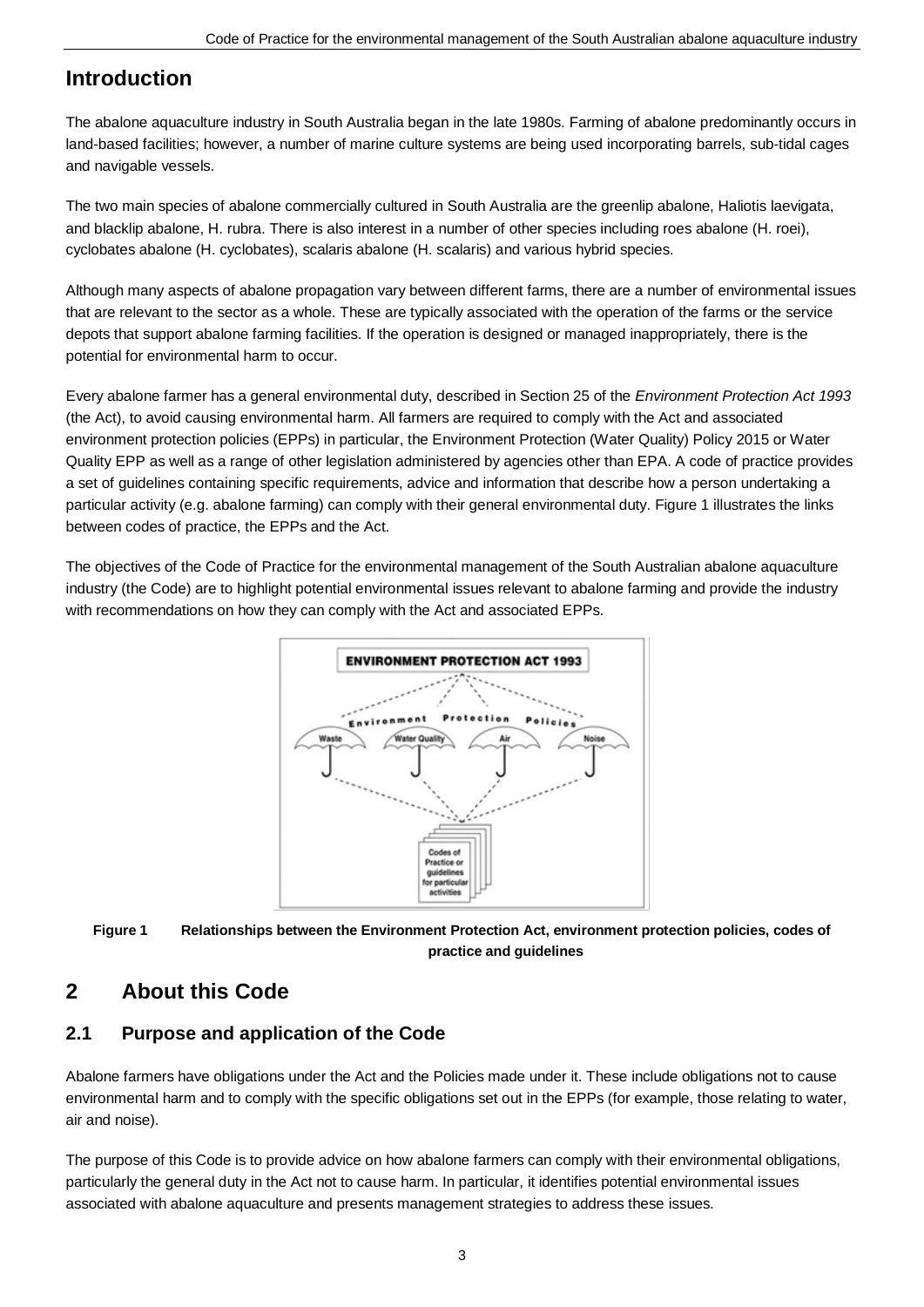The Code applies to the management of all relevant environmental issues associated with land- and sea-based abalone farming operations in South Australia. It also applies to land-based support facilities for abalone farming operations which may include premises for post-harvest activities, equipment cleaning, maintenance and storage, storage of supplies (e.g. chemicals and feed), etc.

The Code is outcome based and not prescriptive and therefore supports farmers to continue with their own individual methods of farming abalone, provided that the overall environmental objectives of the Code are met.

### **2.2 Benefits of using this Code**

The Code draws together a range of issues and obligations that are associated with abalone farming. In doing so it aims to provide the details that will help farmers deal with those obligations. Most importantly, Section 25 of the Act provides a general duty to care for the environment. It requires that any person who undertakes an activity 'that pollutes, or might pollute, the environment' must take 'all reasonable and practicable measures' to prevent or minimise harm that might result from their activities. This Code provides advice on the measures that will help abalone farmers undertake their duty of care to the environment. It aims to set out 'best practice' which, if followed, will imply that farmers have taken all 'reasonable and practical' measure to avoid causing harm.

There are additional benefits to farmers in complying with this Code. These include:

- providing a positive image to the community and other interested stakeholders demonstrating the environmental responsibility of the industry
- improved marketing capacity with the production of an environmentally sustainable product
- providing a smoother pathway in gaining relevant approvals should the farmer wish to expand or diversify
- assisting with the production of environmental management systems (EMS) for individual businesses
- helping to provide a cleaner environment for everyone.

### **2.3 Compliance with the code**

The Code's function is to provide advice to farmers. As such, non-compliance is not, in itself, an offence. But since it brings together all of the issues that, in the opinion of the EPA, amount to good environmental practice, an abalone farmer who complies with the Code can be confident that he or she is acting responsibly and doing all of the things necessary to satisfy the general obligations of the Act.

Failure to comply with this Code may result in the issuing of an Environment Protection Order (EPO) if, in the EPA's opinion, the consequence of the failure is such as to amount to a breach of the general duty. An EPO typically requires a farmer to take specified action within a certain period of time. Failure to comply with an EPO can lead to prosecution.

It should also be noted that, in addition to the Code, farmers are still required by law to ensure that their operations comply with the Environment Protection Act and relevant EPPs. For further legislative information refer to the Appendix.

### **2.4 Other relevant and important legislation**

The primary legislation controlling aquaculture activities in South Australia is the Aquaculture Act 2001 and is administered by Primary Industries and Regions SA (PIRSA). The Aquaculture Act manages aquaculture licensing and other functions, several of which are environmentally focused. Consequently, in parallel with this Code, all abalone farmers are required to meet all legislative requirements including those specified in their aquaculture licence.

Every aquaculture licensee must undertake or participate in, as the case requires, an environmental monitoring program (EMP) approved by the Minister for Agriculture, Food and Fisheries. An EMP for each industry sector is specified in the *Aquaculture Regulations 2005*.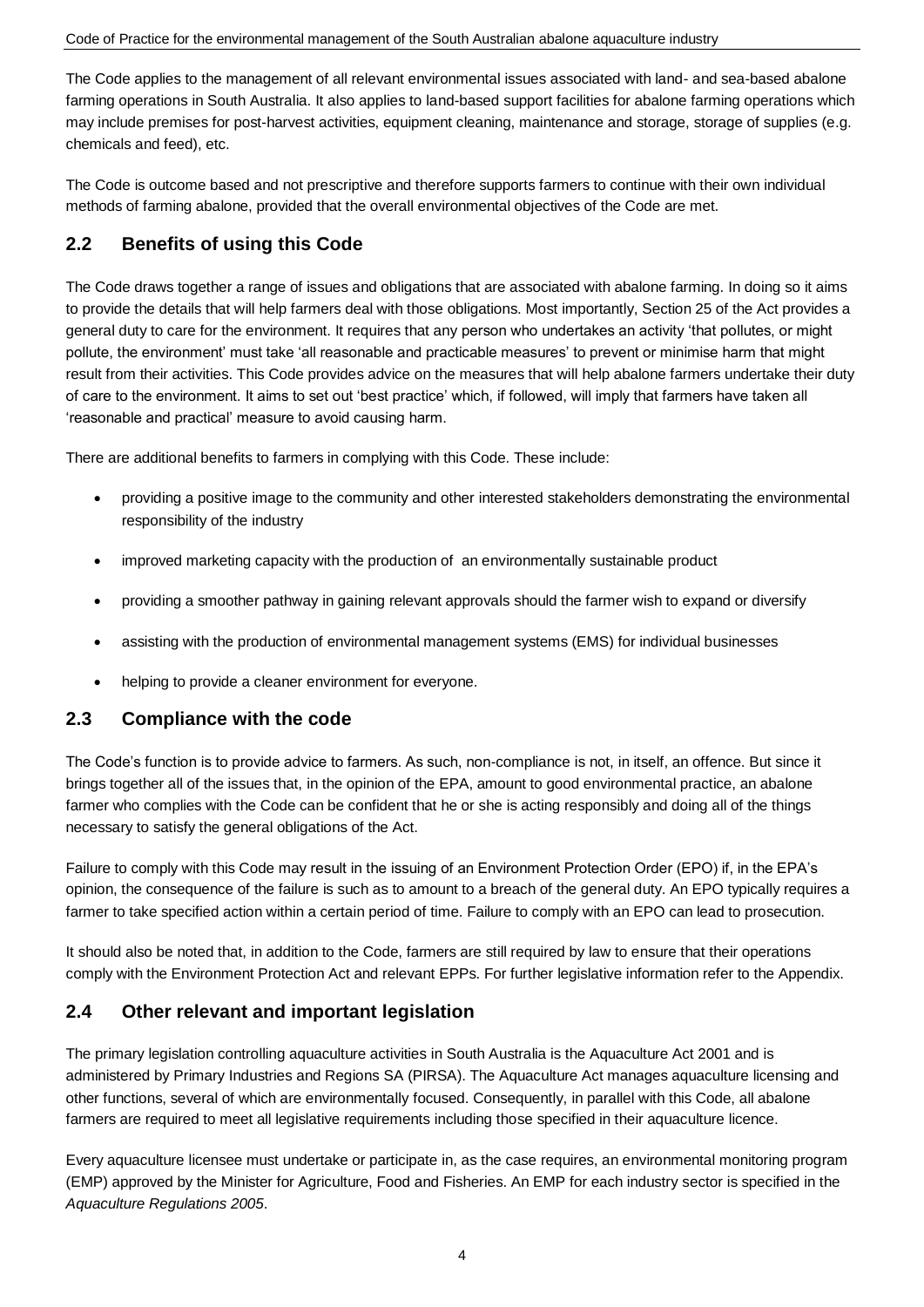In addition to the Act and Aquaculture Act, all abalone farmers need to be aware of other important legislation that may impact on their farming activities. This legislation is administered by other agencies which includes:

- PIRSA
- Department for Environment and Heritage (DEWNR)
- Department of Planning, Transport and Infrastructure
- local government.

It is important for abalone farmers to recognise that this Code may not identify all environmental legislation that might apply to their abalone farming facility. It remains the abalone farmers' responsibility to comply with all legislation, whether or not that legislation is referred to in this document.

### **2.5 A note on terminology**

As indicated in 2.3, compliance with the Code is not compulsory. But, abalone farmers are strongly advised to comply with it and failure to do so may lead to circumstances where an EPO is issued or a prosecution for causing environmental harm is brought. In particular:

- Where 'must' is used in this Code, the EPA is of the view that failure to comply will have caused, or is likely to cause, a situation where the person is in breach of his or her general duty or even in breach of the Act, an EPP or potentially other legislation.
- Where 'should' is used, the EPA advocates that farmers comply in order to keep within best practice. Failure to comply may suggest that the farmer's activities may be such as to make him or her in breach of the general duty.

# **3 Scope of the Abalone Code of Practice**

Abalone farming is a primary industry, thus many general environmental issues applicable to other primary industries may also apply to abalone farming.

Principally, the four types of abalone facilities that need to be considered for the environmental code of practice are:

- land-based production (hatchery and grow out)
- sea-based production
- navigable vessels
- land-based support facility (i.e. depot) for servicing abalone production facilities and undertaking post-harvest activities.

Section 4 will discuss activities involved with abalone farming along with potential environmental issues that may be associated with these activities. In addition, the information aims to assist farmers in achieving best practice environmental management and consequently meet their general environmental duty.

It should be noted that environmental issues addressed within particular activities could also be applicable to other activities associated with abalone farming even though they may not be highlighted within that section of the Code.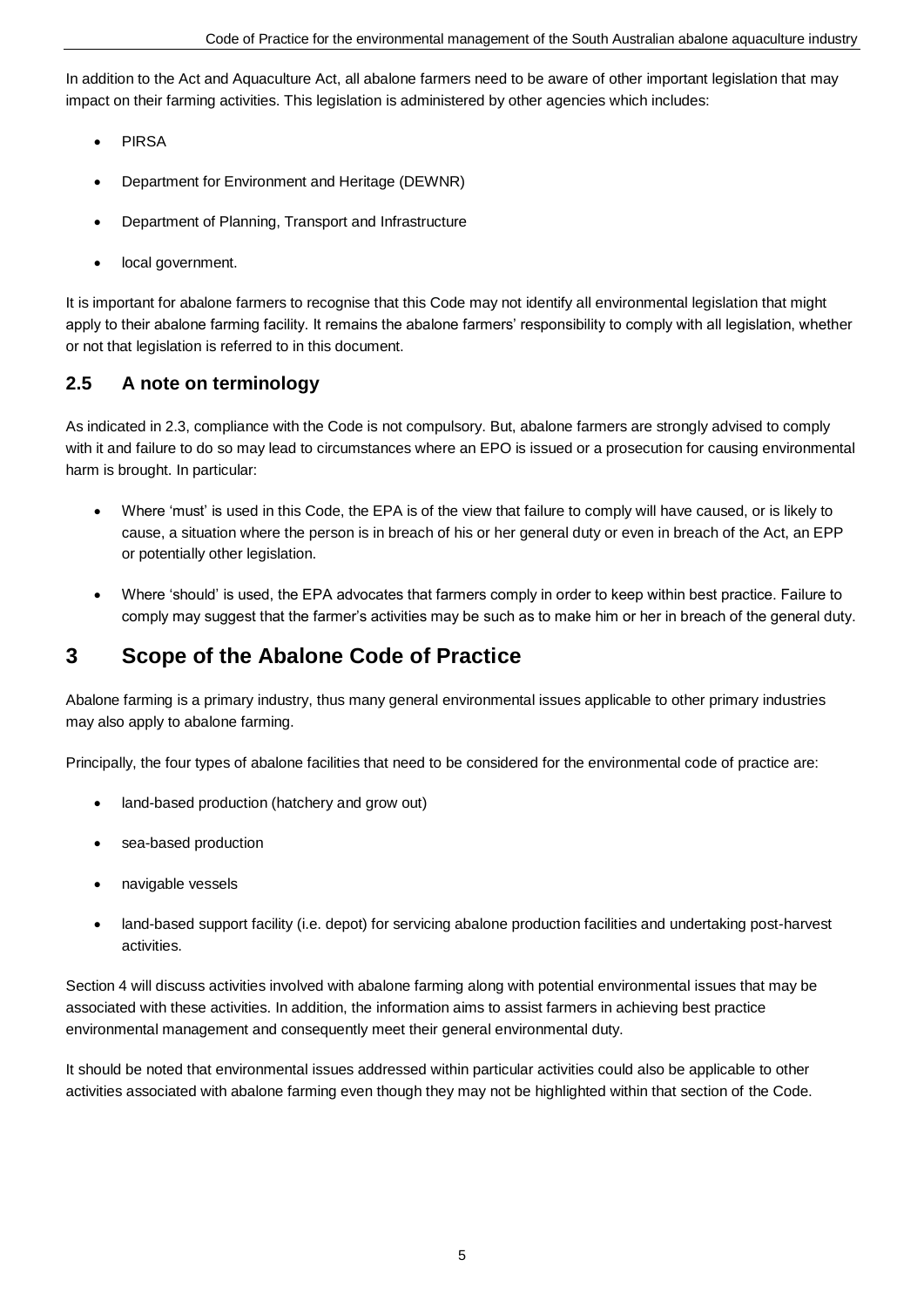The broad environmental issues that are of particular legislative concern to the EPA include:

- water quality
- noise
- air quality
- solid waste disposal
- storage, use and disposal of hazardous substances
- ecological effects

Section 5 provides further information on these environmental issues that may potentially be associated with abalone farming activities.

### **3.1 Types of abalone facilities**

#### **Land-based production**

Land-based farms are used for the hatchery production or grow out of abalone. Facilities are located on the coast to enable seawater to be pumped through the farm and then discharged back out to sea. Abalone are cultured in purposebuilt tanks and fed a diet of pellets and/or algae. Hatcheries also use smaller tanks and aquaria for the purpose of spawning and larval rearing.

Examples of the key environmental issues that may be associated with land-based farms are detailed in Section 5 but include the following:

- wastewater discharge—in particular nutrients from uneaten feed, abalone faeces, spat settlement plate tanks, and chemicals used to treat disease, cleaning equipment and stock management
- management of waste—organic waste including mortalities and other solid waste
- noise and odour issues—potentially when the farm is located close to neighbouring properties
- storage, use and disposal of hazardous substances—these substances include chemicals, fuels and oils
- disease management and stock escape
- impact on sensitive habitats such as foreshore areas, native vegetation, sand dunes, seagrass and rocky reefs.

#### **Sea-based production**

The offshore culture of abalone incorporates the use of barrels and sub-tidal cages. Abalone either graze on algae naturally growing on the culture substrate or are fed an artificial diet.

Examples of the key environmental issues that may be associated with marine farms include the following:

- deterioration of water quality resulting from the addition of supplementary feed and abalone faecal matter
- sedimentation under sea cages resulting from uneaten feed and abalone faeces
- management and disposal of biofouling and mortalities
- equipment loss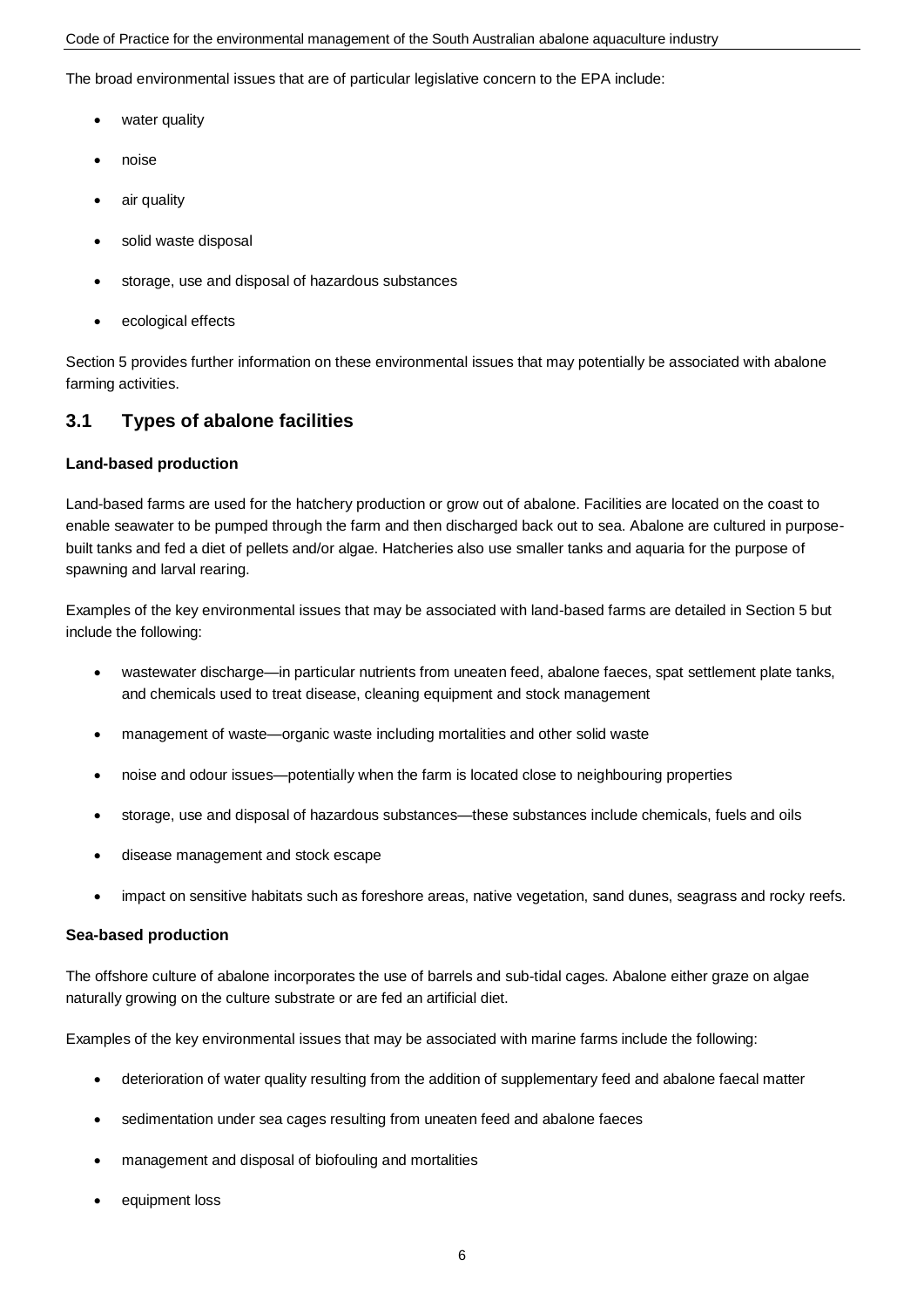- use of chemicals to treat disease and the use of antifoulants
- disease management and stock escape
- scouring and shading of the seafloor from culture structures
- marine animal interactions
- use of service vessels—refuelling practices, waste management on vessels
- rubbish such as feed bags, floats and rope offcuts.

#### **Navigable vessels**

Navigable vessels refer to large vessels (eg ocean-going ships) that have been purposely fitted to accommodate systems for the culture of abalone. These vessels can respond to seasonal changes in water quality and temperatures by relocating to provide optimum conditions for the growth of abalone.

Examples of the key environmental issues that may be associated with navigable vessels include the following:

- wastewater discharge—in particular nutrients from uneaten feed, abalone faeces, and chemicals
- management of waste—mortalities and other solid waste
- storage, use and disposal of hazardous substances—these substances include chemicals, fuels and oils
- disease management and stock escape.

#### **Land-based support facilities**

Land-based support facilities for abalone farming operations may be used for a number of activities including: postharvest handling, equipment cleaning, maintenance and storage, storage of supplies (e.g. feed and chemicals), etc.

Examples of the key environmental issues that may be associated with support facilities include the following:

- management and disposal of biofouling and other waste resulting from the cleaning of equipment
- disposal of wastewater and waste from fish processing activities
- noise and odour issues—mainly when the support facility is located close to neighbouring properties
- storage, use and disposal of hazardous substances—these substances includes chemicals, fuels and oils
- disposal of general waste products e.g. disused equipment, machinery parts, etc.

### **4 Achieving best practice environmental management**

Information presented in Section 4 of the Code of Practice aims to assist abalone farmers in complying with the Act and associated EPPs, and ultimately achieves best practice environmental management.

Activities involved with abalone farming and the potential environmental issues associated with each activity are briefly discussed below. In addition, operational requirements are also included to assist farmers in meeting their general environmental duty.

It should be noted that environmental issues addressed within particular activities could also be applicable to other activities associated with abalone farming even though it may not be highlighted within that section of the Code.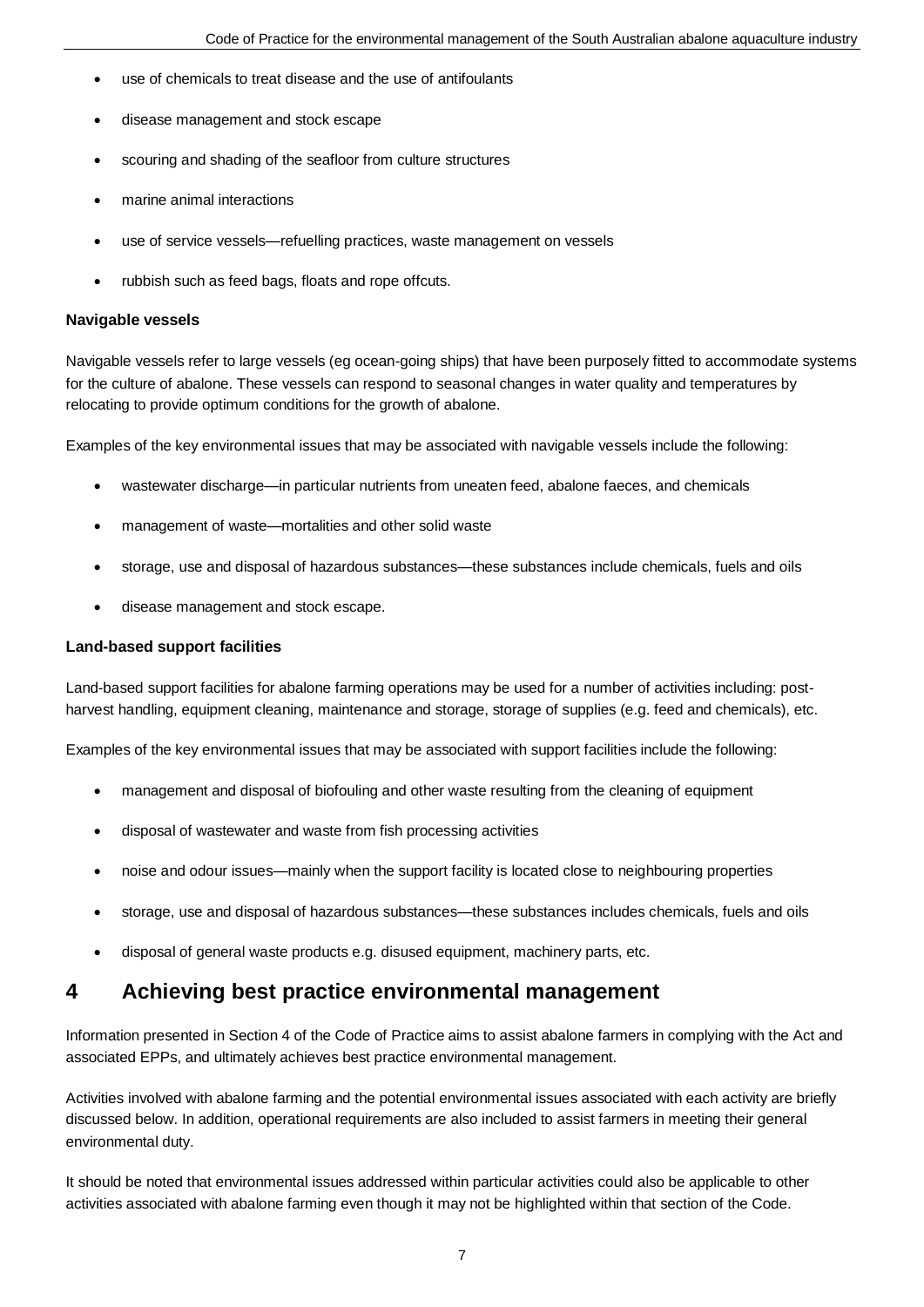The two key words used throughout this section are 'MUST' and 'SHOULD'. A detailed description of this terminology is include in Section 2.5, but in summary:

- MUST—indicates a requirement<sup>2</sup> in this Code which if ignored, is likely to lead to a breach of relevant EPPs or potentially a breach of other legislation
- **SHOULD**—represents a recommended practice.

It is important to note that not all of the operational requirements listed will be applicable to all farmers or operations. Some farmers may already use similar practices that achieve the same environmental objective.

Farmers should also ensure that all staff members employed on the farm are aware of their obligations to comply with the requirements specified in this Code and in other legislation.

### **4.1 Design and construction of abalone farms and support facilities**

New abalone farming facilities need to be designed and constructed in a manner that minimises the potential for environmental harm. When planning a facility, it is important to ensure the location is suitable, the culture equipment is designed to withstand local conditions, potentially noisy equipment is housed to minimise noise impacts and there is appropriate controls for stormwater runoff. Environmental issues associated with the construction of abalone farms and facilities may include machinery noise, waste from excess or broken equipment, ecological issues such as impact on vegetation (both aquatic and terrestrial), marine animal interactions, and general waste. Development approval must be obtained from the relevant planning authority before any construction work commences.

### *Operational requirements and advice*

### **Farmers must:**

*Water quality*

 $\overline{a}$ 

- Design a culture system and use materials that avoids uncontrolled water leakage/seepage into the environment.
- Incorporate mechanisms into the system design to ensure that discharged water meets the requirements of the Water Quality EPP at the receiving waters, in particular nutrient and sediment levels.
- Ensure the construction and maintenance of any septic system used on site prevents seepage into the environment.
- Ensure that any soil or sand that is removed for the construction of the farm or any support facilities is managed to minimise the potential for contamination of any waters.
- Ensure that material (including treated timber) stockpiled for building and construction is prevented from entering the stormwater system or other waters, e.g. by wind or rain erosion.
- Where applicable, incorporate measures to ensure all stormwater runoff from hardstand areas (e.g. concrete car parks) is diverted into a stormwater treatment system capable of removing litter, sediment and oil products (see EPA Stormwater Pollution Prevention: Code of Practice for the building and construction industry, 1997).

<sup>&</sup>lt;sup>2</sup> Mandatory practice in accordance with requirements of the Act. Other legislation, such as that administered by PIRSA and DEWNR, also contain mandatory practices that may not be specified in this document.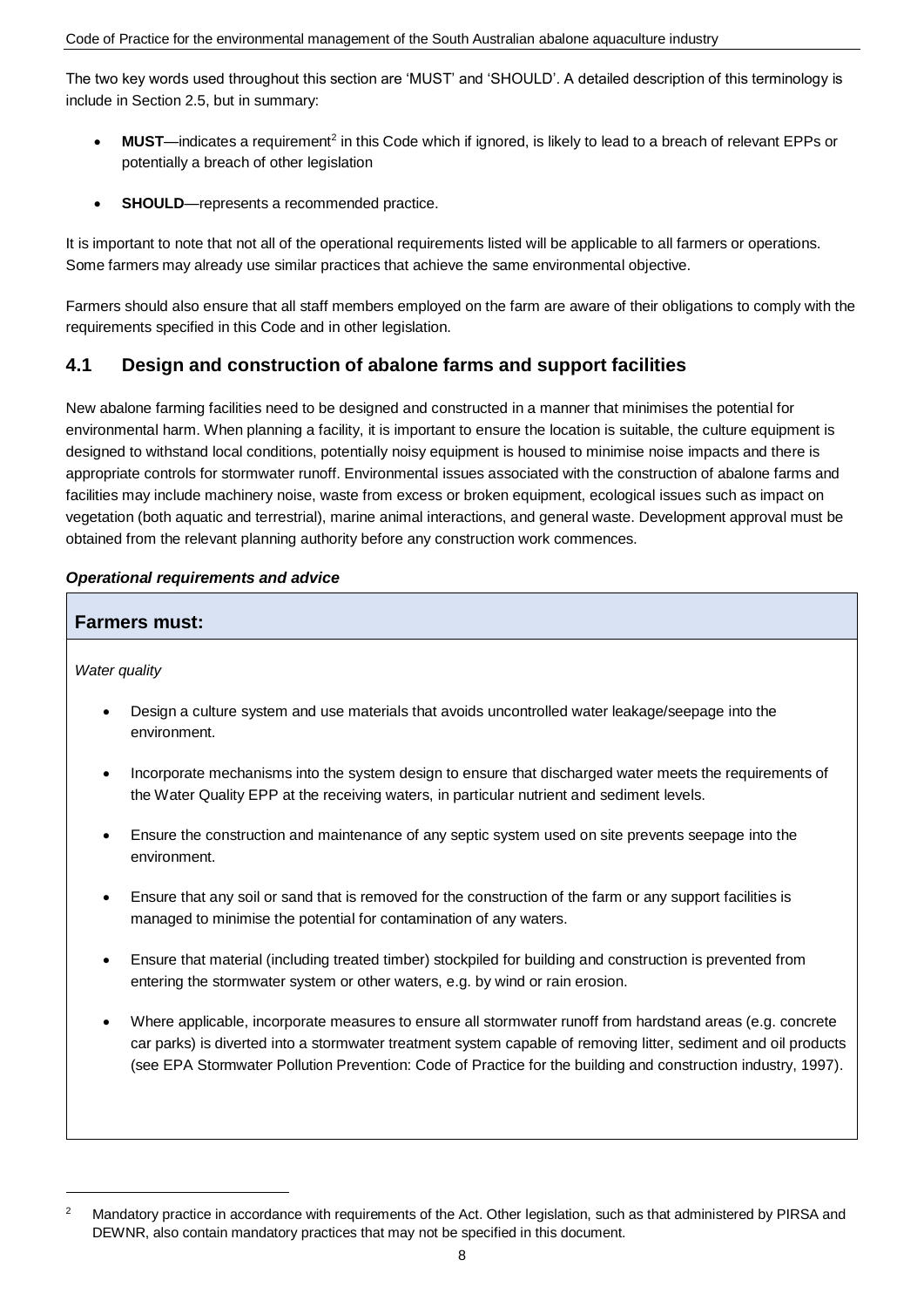#### *Noise*

- Limit construction work to between 7 am to 7 pm Monday to Saturday, and avoid any construction activity at other times, including Sundays or public holidays. This only applies where construction activity results in noise with an adverse impact on amenity.
- Ensure that any potentially noisy equipment is housed or sited appropriately if there is potential for impact on neighbouring properties. Noisy equipment may include pumps, generators, aerators, air-conditioners, etc.
- Take all reasonable and practical measures to minimise the adverse effect noise from construction of abalone facilities may have on neighbouring properties.

#### *Air quality*

Ensure that dust plumes produced from construction does not affect neighbouring properties.

#### *Solid waste*

- Ensure that any surplus equipment not used in the construction of the system is stored or disposed of appropriately.
- Recover any lost equipment or waste as soon as possible.

#### *Hazardous substances*

 Ensure generators and other similar equipment are located/housed in such a manner as to contain any fuel spills and/or leakages (see EPA Guideline: Bunding and spill management, 2004).

#### *Ecological effects*

- Ensure pipes are installed in a manner that does not lead to foreshore or sub-tidal erosion issues (DEWNR).
- Comply with relevant legislation associated with native vegetation clearance, and dune and foreshore excavation and rehabilitation (DEWNR).

### **Farmers should:**

#### Water quality

 Where applicable, construct sediment/settlement ponds/wastewater storage lagoons so they are adequately sized to hold necessary volumes of wastewater and ensure adequate retention of nutrients and sediments that are discharged from abalone facilities.

### *Water quality*

 Where applicable, construct sediment/settlement ponds/wastewater storage lagoons so they are adequately sized to hold necessary volumes of wastewater and ensure adequate retention of nutrients and sediments that are discharged from abalone facilities.

#### *Noise*

House potentially noisy equipment in an insulated facility.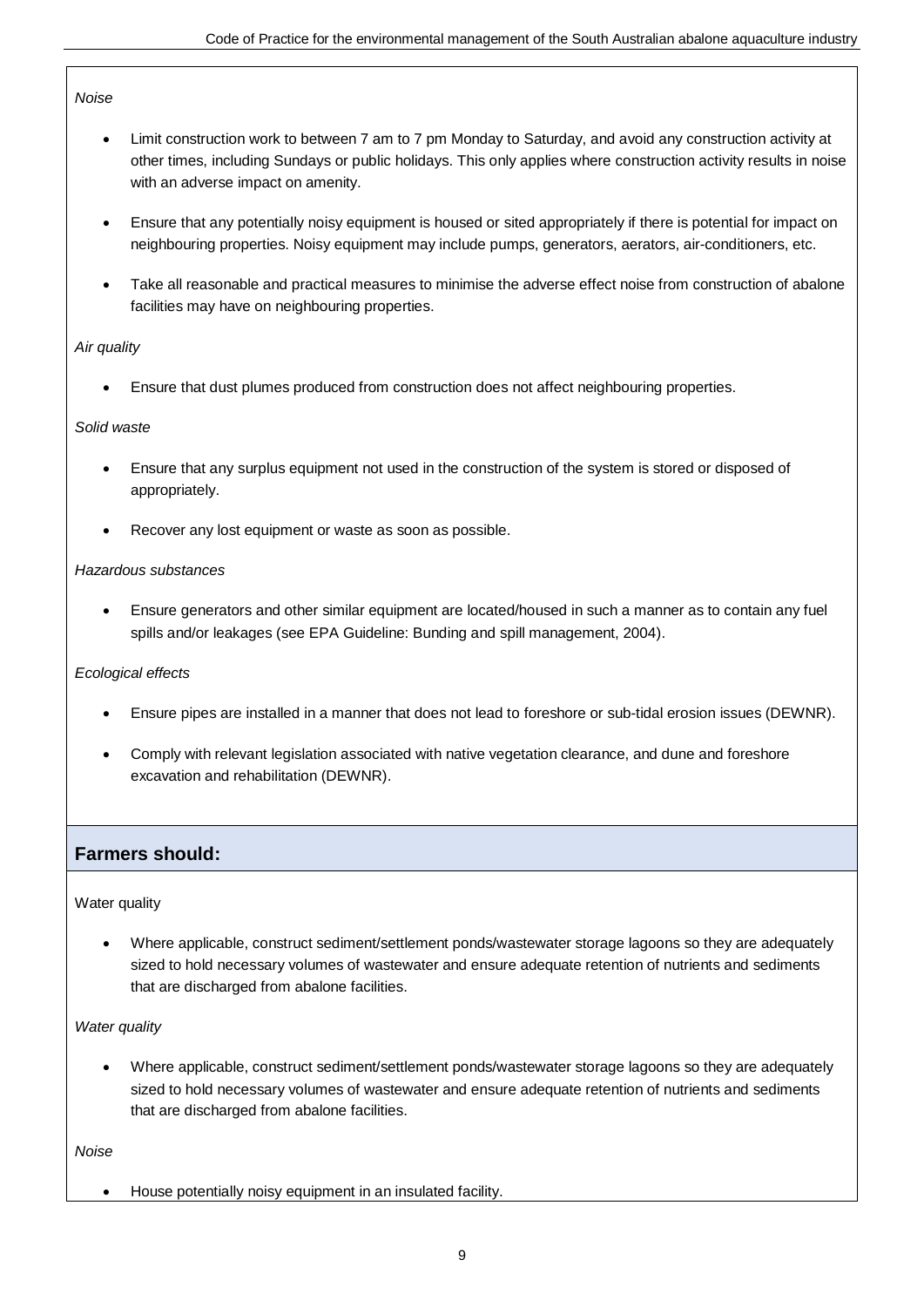### *Solid waste*

 Ensure there are appropriate rubbish containers located on site to receive office waste and other general rubbish (e.g. food wrappers, drink containers, etc.)

#### *Ecological effects*

- Incorporate measures into the farm that will minimise the potential for stock escapes (e.g. appropriately sized cage mesh, grids on outlet pipes, etc.)
- Have the ability to isolate culture tanks for the purpose of treating or isolating animals in the event of a disease.
- Ensure that ropes and anchors are secured and managed to prevent scouring and shading of the seafloor, or disturbances to seagrass and other sensitive habitats.
- Use culture equipment that will minimise the potential for scouring of the seafloor.
- Avoid placing culture structures and pipes over seagrass beds.
- Include measures in the design of the culture system that will minimise the potential for marine wildlife entanglement.
- Avoid clearing native vegetation when constructing any premises associated with abalone aquaculture (DEWNR).
- Aim to minimise disruption to sand dunes, foreshore areas and vegetation during the placement of pipes and other associated infrastructure (DEWNR).
- Stabilise and/or rehabilitate sand dunes and foreshore areas upon the completion of any earthworks undertaken during the construction process.
- Investigate the potential for revegetating cleared land-based areas with local species.

#### *Other recommendations*

- Use durable, long-life materials for the construction of the farm that will not readily deteriorate.
- Ensure that equipment is appropriately secured to minimise the potential for equipment loss in the event of storms, wave action, currents, wind, etc.
- Recognise the global trend towards prohibiting the use of copper chromated arsenate (CCA) treated timber for residential and, in some instances, marine and agricultural uses.
- Investigate alternatives to treated timber for construction of infrastructure.
- Avoid disturbing acid sulphate soils if they are found to occur on the site, and remediate if disturbed.
- Construct support facilities (for undertaking equipment maintenance, processing, net assembly and cleaning etc.) only in areas that have been granted permission by relevant planning authorities (see EPA Stormwater Pollution Prevention: Code of Practice for the building and construction industry).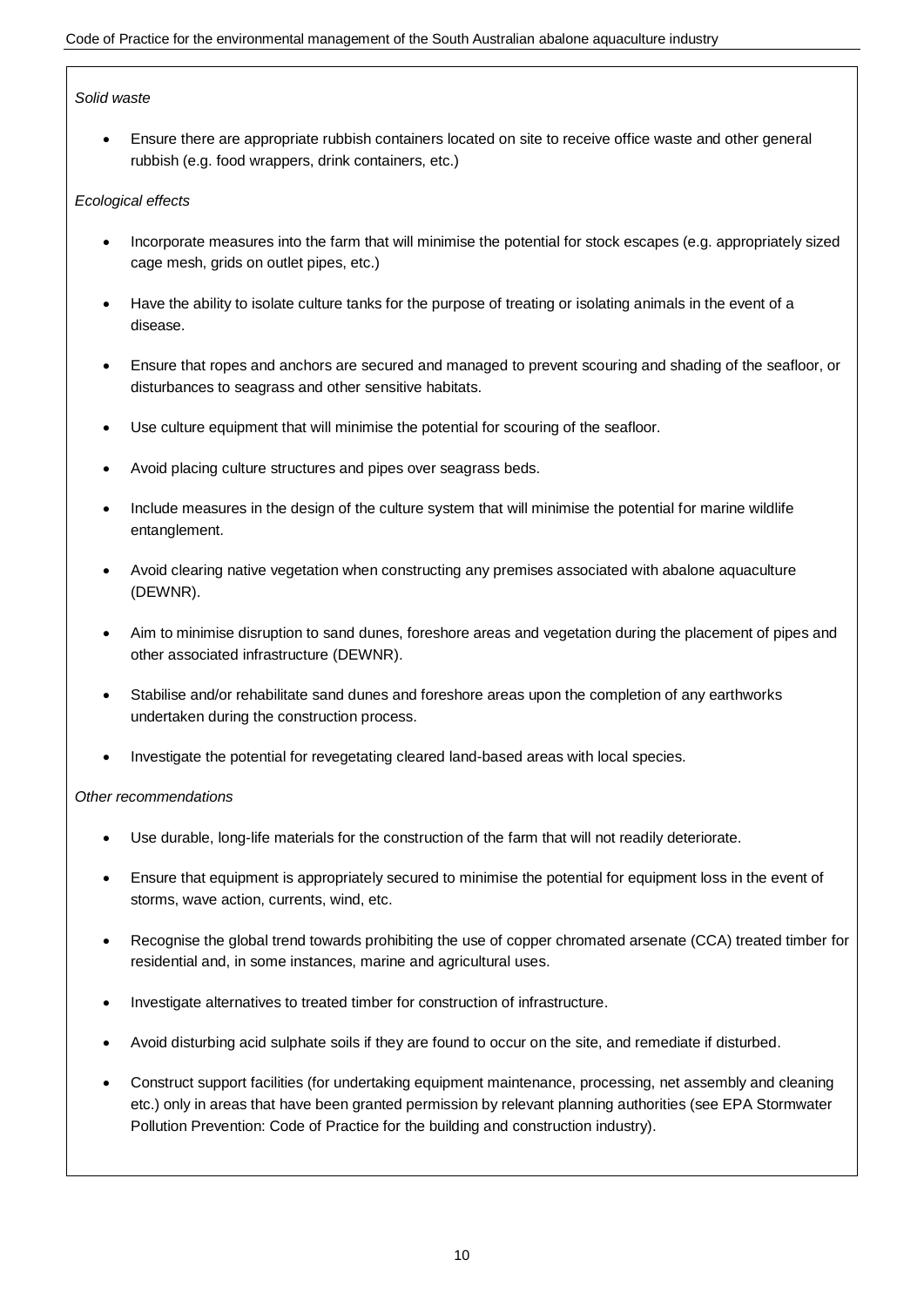### **4.2 Stock management**

### **Feeding**

Abalone usually require supplementary feeding in the form of pellets or algae. The production of algae for land-based systems may be achieved by the addition of fertilisers to stimulate algal growth. Fertilisers may be added directly into culture tanks or through the use of purpose-built algae culture containers. The addition of feed into the culture system may contribute to an increase in nutrient levels in the water column and/or sedimentation under cages or at the end of discharge pipes resulting from excess feed and faeces from the abalone.

The release of nutrients into the marine environment may result in algal blooms or the growth of epiphytes on aquatic vegetation such as seagrass. Additionally, sedimentation may affect the composition and function of benthic fauna and flora (biodeposition), the formation of anoxic sediments and/or result in the smothering of seagrass and other aquatic habitats. This is defined as potential environmental harm according to clause 5 of the Water Quality EPP.

Farmers should also consider how they store feed to prevent it from going rancid and to minimise the potential for the development of odour and vermin issues.

### *Operational requirements and advice*

|               | <b>Farmers must:</b>                                                                                                                                              |  |  |  |
|---------------|-------------------------------------------------------------------------------------------------------------------------------------------------------------------|--|--|--|
| Water quality |                                                                                                                                                                   |  |  |  |
| $\bullet$     | Ensure that nutrient and sediment levels in the discharge water avoid activating the trigger values as specified<br>in clause 7 of the Water Quality Policy.      |  |  |  |
| $\bullet$     | Not cause harm to seagrass or other aquatic vegetation resulting from sedimentation or increased nutrient<br>levels.                                              |  |  |  |
| $\bullet$     | Not permit the build-up of biodepositions or the formation of anoxic sediments on marine sites or at the end of<br>the discharge pipes for land-based facilities. |  |  |  |

Not use fertilisers to promote algal growth in offshore marine systems.

*Solid waste*

- Ensure that they dispose of rancid feed via composting, licensed land-based waste facilities or employ any other method that does not create site contamination, attraction of vermin, or odour issues both on and off site.
- Ensure that feed bags or wrappers do not end up in the marine ecosystem.

### **Farmers should:**

*Water quality*

- Monitor discharge water and/or benthic environment surrounding culture structures (i.e. outlet pipe or cages) for the presence of uneaten feed and amend feeding practices if uneaten feed is detected.
- Incorporate mechanisms to remove uneaten feed from culture tanks prior to it reaching discharge waters (e.g. via hand, filtration devices, sedimentation traps, etc.).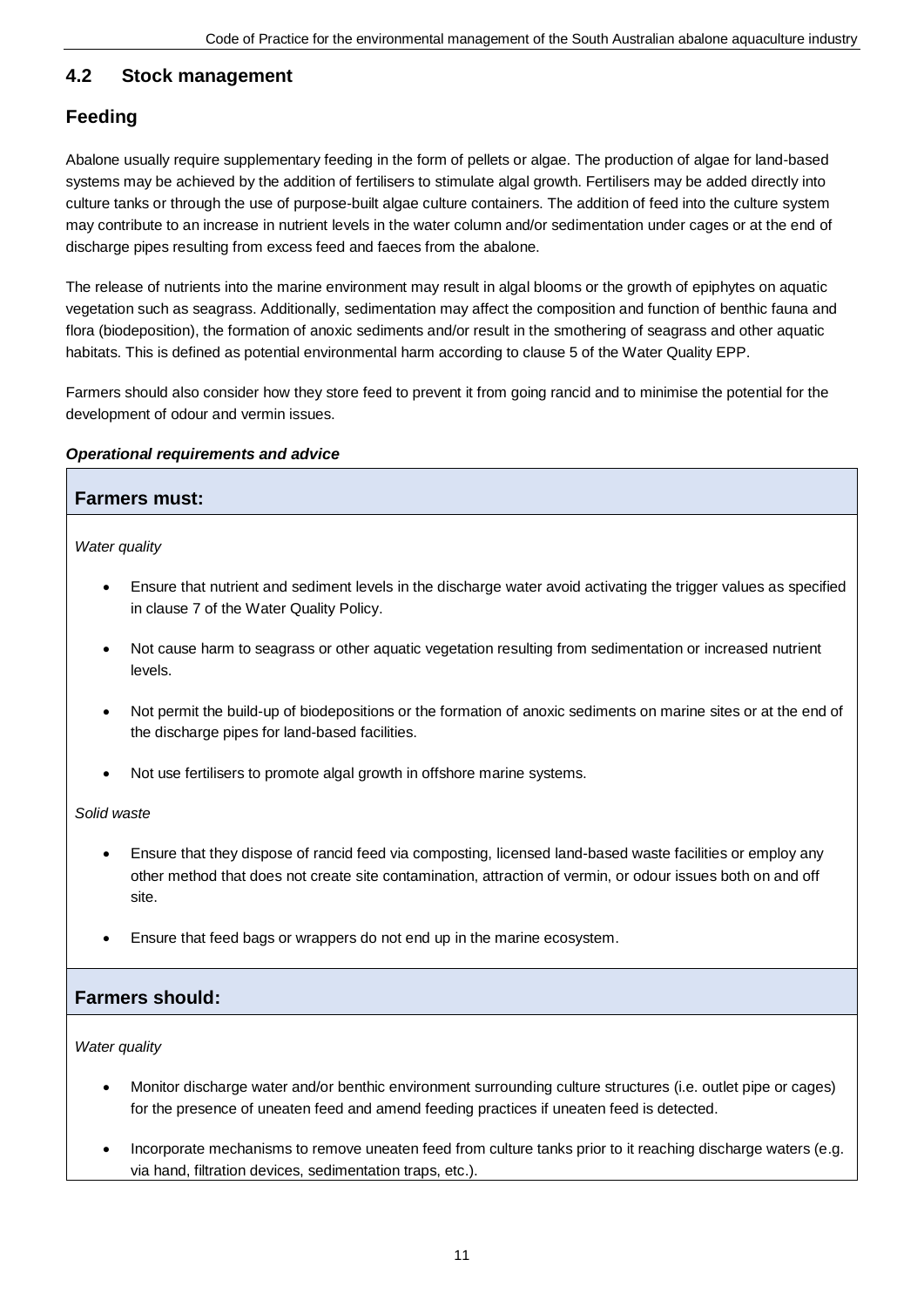- Aim to promote the use of naturally occurring algae on marine culture structures for abalone feed to reduce reliance on supplementary feeding.
- Place culture structures in areas of suitable depth and current flow to assist with the dissipation of faeces and uneaten feed.

*Air quality*

Store feed in a manner to prevent deterioration and potential odour issues.

*Site contamination*

- Incorporate a fallowing regime into their farming practices to assist the site in returning to its pre-farming condition.
- Implement feeding strategies aimed at optimising food conversion ratios (FCRs).

### **General husbandry**

Stock management incorporates husbandry practices such as spawning, grading, health management and harvesting. Optimal stock management will reduce the potential for disease outbreaks, mortalities and stock escape.

Farmers must also ensure they incorporate measures into their farm that will protect the genetics and health of nearby wild populations of abalone. This includes: obtaining broodstock and juveniles from suitable sources in accordance with PIRSA requirements, preventing abalone from escaping, managing any disease outbreaks on the farm efficiently and managing the risk of introduced pests.

### *Operational requirements and advice*

### **Farmers must:**

*Ecological effects*

- Comply with PIRSA regulations and policies for the translocation of stock and broodstock collection.
- Comply with PIRSA Aquaculture Regulations and Policy with respect to reporting disease outbreaks and chemical use for disease prevention and treatment.

### **Farmers should:**

*Ecological effects*

- Aim to provide optimal conditions to minimise the potential for animal stress and the spread of disease. Management strategies may include using appropriate stocking densities and managing water quality.
- Investigate the option of incorporating a quarantine facility if stock sourced from other locations are to be brought onto the premises.
- Destroy unwanted larvae spawned in abalone hatcheries prior to disposal.
- Not deposit unwanted abalone larvae back into the marine environment.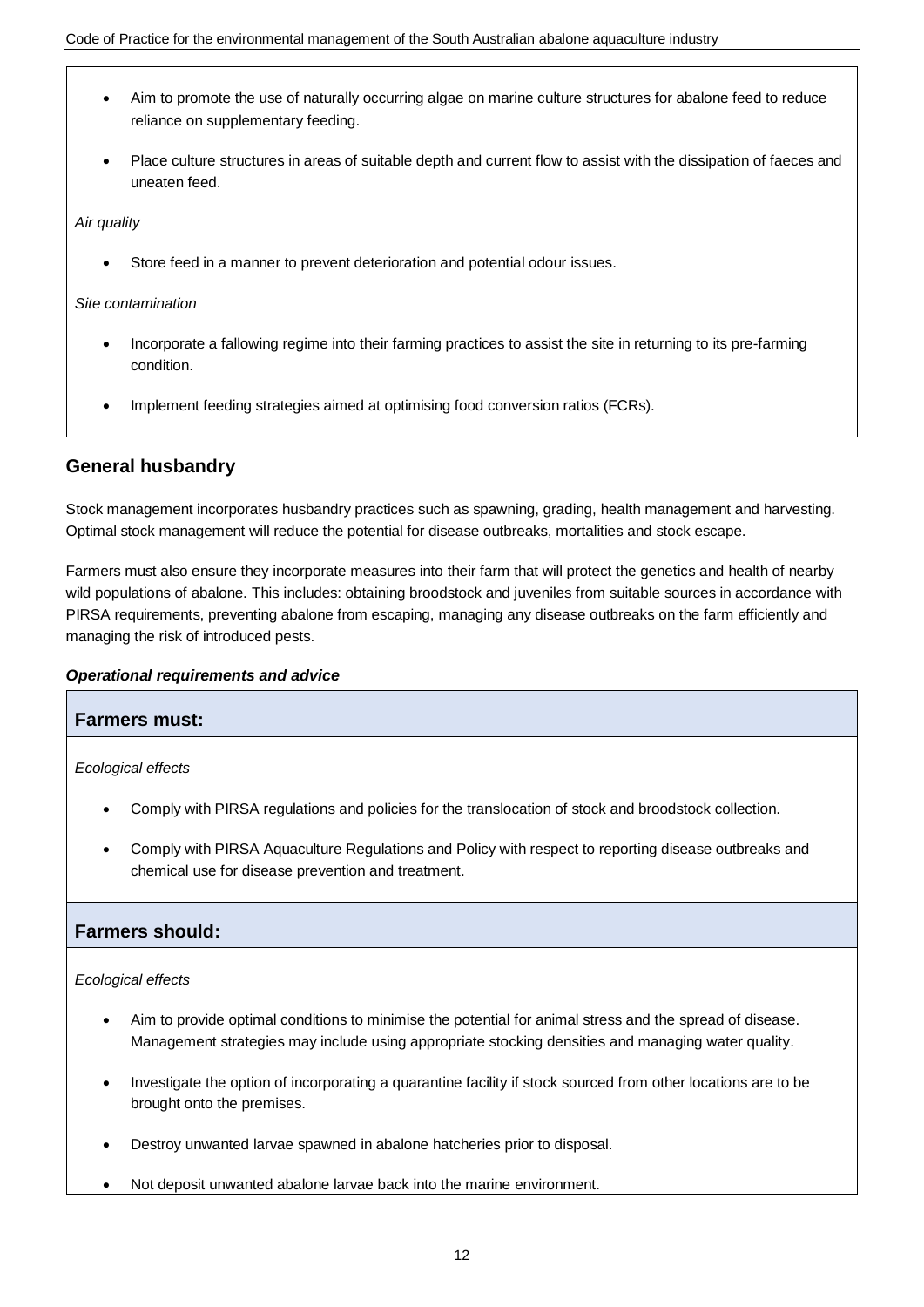- Include measures to ensure equipment can contain stock within the culture system (e.g. appropriate size cage mesh, mesh on outlet areas in tanks and pipes etc.).
- Frequently check the region surrounding discharge pipes for escapees and take appropriate action if necessary.
- Undertake harvesting and grading under suitable conditions to minimise the potential for stock losses.
- Ensure that procedures are in place to minimise the potential of introducing marine pests/disease into the culture system (e.g. Perkinsus, Vibrio, mudworm, ganglioneuritis).
- Establish an emergency response plan for disease management and outbreaks.

### **Chemical use<sup>3</sup>**

Chemicals may potentially be used on farms to treat (therapeutants) or prevent (prophylactants) disease. Such chemicals include anti-microbial veterinary medicines (e.g. antibiotics). All aquaculture licence holders must only use registered chemicals and chemicals for which a minor permit is issued in accordance with the label or permit. Written approval from PIRSA is required before any off-label chemical use as required in Regulation 10 of the Aquaculture Regulations.

Anaesthetics such as benzocaine and AQUI-S are used to assist in harvesting stock. Hatcheries could potentially use hormones to induce spawning and disinfectants to sterilise hatchery equipment. Hormones also need to be registered, have minor use permits or if used off-label, be issued an approval by PIRSA.

### *Operational requirements and advice*

### **Farmers must:**

 $\overline{a}$ 

*Water quality/hazardous substances*

- Use chemicals in a manner that prevents spillage/runoff into stormwater and other waters.
- Only use chemicals that are permitted by the Australian Pesticide and Veterinary Management Authority (APVMA).
- Use chemicals as per label directions and as prescribed by a veterinarian (PIRSA/APVMA).
- Use chemicals approved by PIRSA in accordance with Aquaculture Regulations or as directed by PIRSA.

### **4.3 Site and culture equipment maintenance and operation**

Cleaning of culture equipment will produce waste predominantly in the form of biofouling (marine) and sludge (landbased). It is important that waste material produced from cleaning activities is managed to ensure it does not impact water quality or cause site contamination.

<sup>3</sup> Many chemicals may be listed pollutants in accordance with provisions of the Act and the Water Quality EPP and must not be discharged into any waters. Inappropriate chemical use may contaminate the surrounding environment or affect other faunal species. When discharges contain antibiotic or chemical water treatments, and the total volume of the discharges exceeds 50 kilolitres per day, then appropriate authorisation from the EPA is required.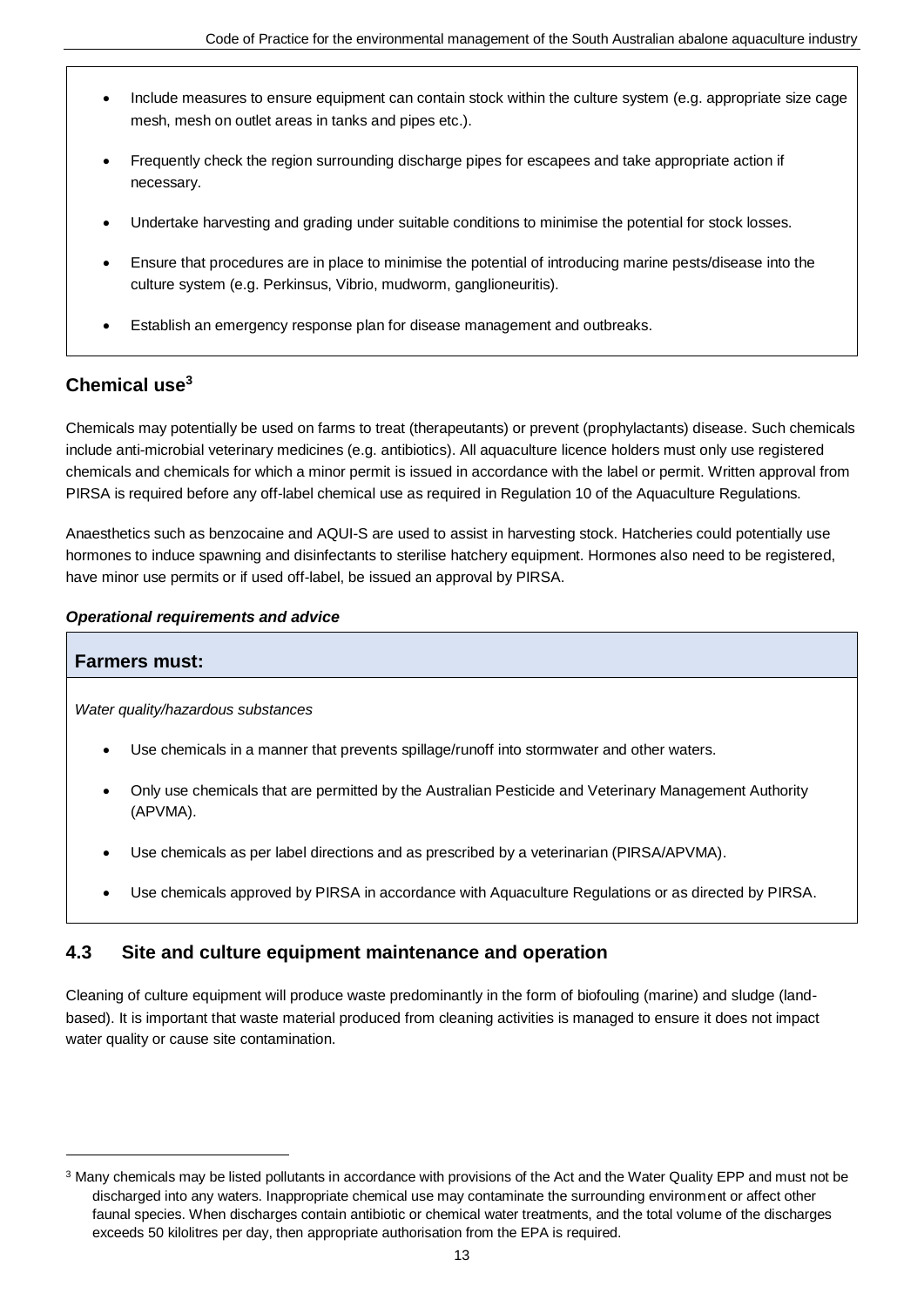#### Code of Practice for the environmental management of the South Australian abalone aquaculture industry

Maintenance will also be required for equipment used in the culture system (e.g. pumps, generators, nets, ropes) and service equipment (e.g. compressors, vessels, vehicles). Servicing equipment is important as poorly functioning equipment can increase the potential for oil/fuel leaks, fumes and excessive noise.

Waste products generated from equipment maintenance may include disused, broken or replaced equipment and waste oils and fuels. Inappropriate disposal, leakages or losses of these products may cause site contamination or affect water quality.

It should be noted that aquaculture equipment should not be maintained or stored in public areas (i.e. foreshore) unless appropriate approvals are obtained from the local planning authority.

#### *Operational requirements and advice*

### **Farmers must:**

#### *Water quality*

- Ensure equipment is cleaned within an area that is designed to:
	- $\circ$  contain all wastewater and waste (e.g. biofouling and sludge) likely to pollute stormwater and other waters
	- o exclude entry of stormwater runoff.
- Clean equipment in a location and manner that allows the effective collection of solid waste (e.g. biofouling, sludge) and wastewater.
- Not discharge chemicals (as listed pollutants specified under Schedule 1, Water Quality EPP) used for cleaning equipment into the aquatic environment.
- Maintain equipment (e.g. tanks, pipes, drains) to prevent the leakage of seawater into the environment (particularly onto land).
- Ensure that contaminated stormwater does not flow into the marine or land-based aquatic environment.

#### *Noise*

 Take all reasonable and practical measures to minimise the adverse effect noise may have on neighbouring properties.

#### *Air quality*

 Implement measures to manage dust emissions on the site from the operation of machinery (e.g. vehicles) so not to affect neighbouring properties.

#### *Solid waste*

- Store and/or dispose of any waste (e.g. biofouling, sludge) produced from the cleaning process appropriately (e.g. licensed landfill, composting, etc.) so that it does not cause site contamination, odour or attract vermin (e.g. enclosed receptacles, refrigerated facilities, regular disposal).
- Not dispose of any waste resulting from cleaning culture equipment in a manner that will result in contamination of surrounding waters.
- Not dispose of biofouling in a manner that will result in sedimentation of the benthic environment or damage to seagrass and other aquatic vegetation.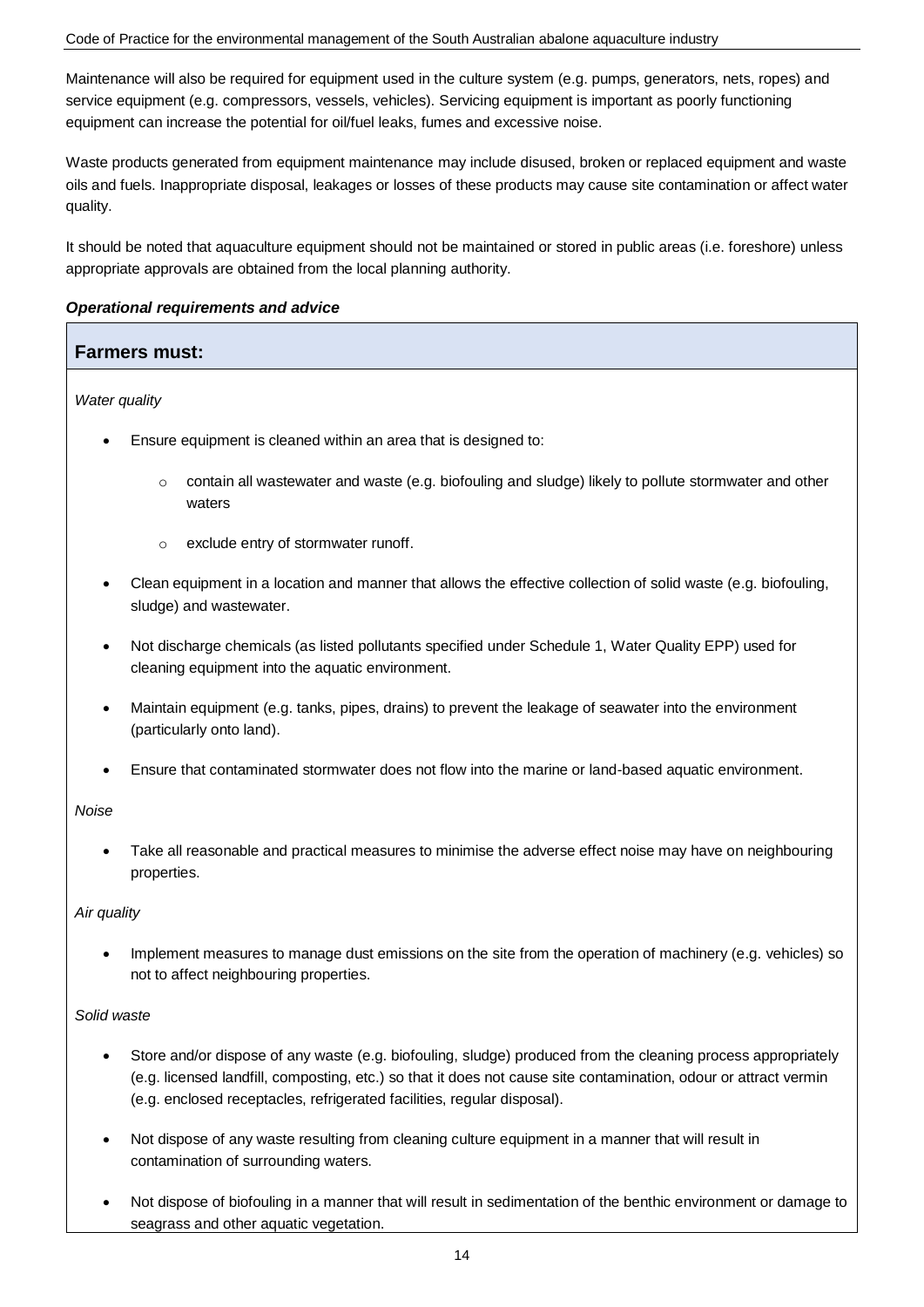- Appropriately secure any equipment (e.g. hard wastes such as ropes, netting, etc.) to prevent if from entering the sea.
- Recover any lost equipment as soon as possible.
- Dispose of used machinery parts (e.g. oil and fuel filters, hoses, etc.) via general rubbish or other appropriate means.

### *Hazardous substances*

- Use fuels, oils, cleaning agents and other hazardous substances in a manner that prevents spillage/runoff into stormwater and other waters (see EPA Guideline: Bunding and spill management).
- Contain and use fuels, oils and other hazardous substances in a manner that prevents spillage/runoff into stormwater and other waters.
- Ensure generators and other similar equipment are located/housed in such a manner to contain any fuel spills and/or leakages.
- Not allow any direct or indirect (e.g. from hosing down spills) discharge of hazardous substances to the stormwater system or marine environment from land-based cleaning operations or processes.
- Not use general rubbish to dispose of used oil or fuel. These substances must be disposed of via a licensed contractor or treated by a facility licensed by the EPA to manage these wastes (refer Section 4.7 Storage and disposal of hazardous substances).
- Use antifoulants in accordance with the Clause 13 of the Water Quality EPP (refer to Section 5.5 of the Code).
- Comply with PIRSA Aquaculture Regulations with regards to using chemicals as disinfectants for cleaning and equipment maintenance.

*Ecological effects*

- Comply with PIRSA Aquaculture Regulations with regards to the reporting of marine animal entanglements.
- Maintain pipes and drains to prevent erosion of foreshore or sub-tidal areas (DEWNR).

### **Farmers should:**

*Air quality*

 Ensure that biofouling and other organic matter is removed from any culture equipment prior to storage to prevent odour issues.

*Solid waste*

- Patrol the region surrounding the farm (e.g. foreshore) regularly for rubbish, waste, dead shells, etc. and take appropriate action if necessary.
- Routinely take ashore any hard waste equipment removed from the culture system for maintenance purposes (e.g. ropes, netting, etc.) and dispose of lawfully.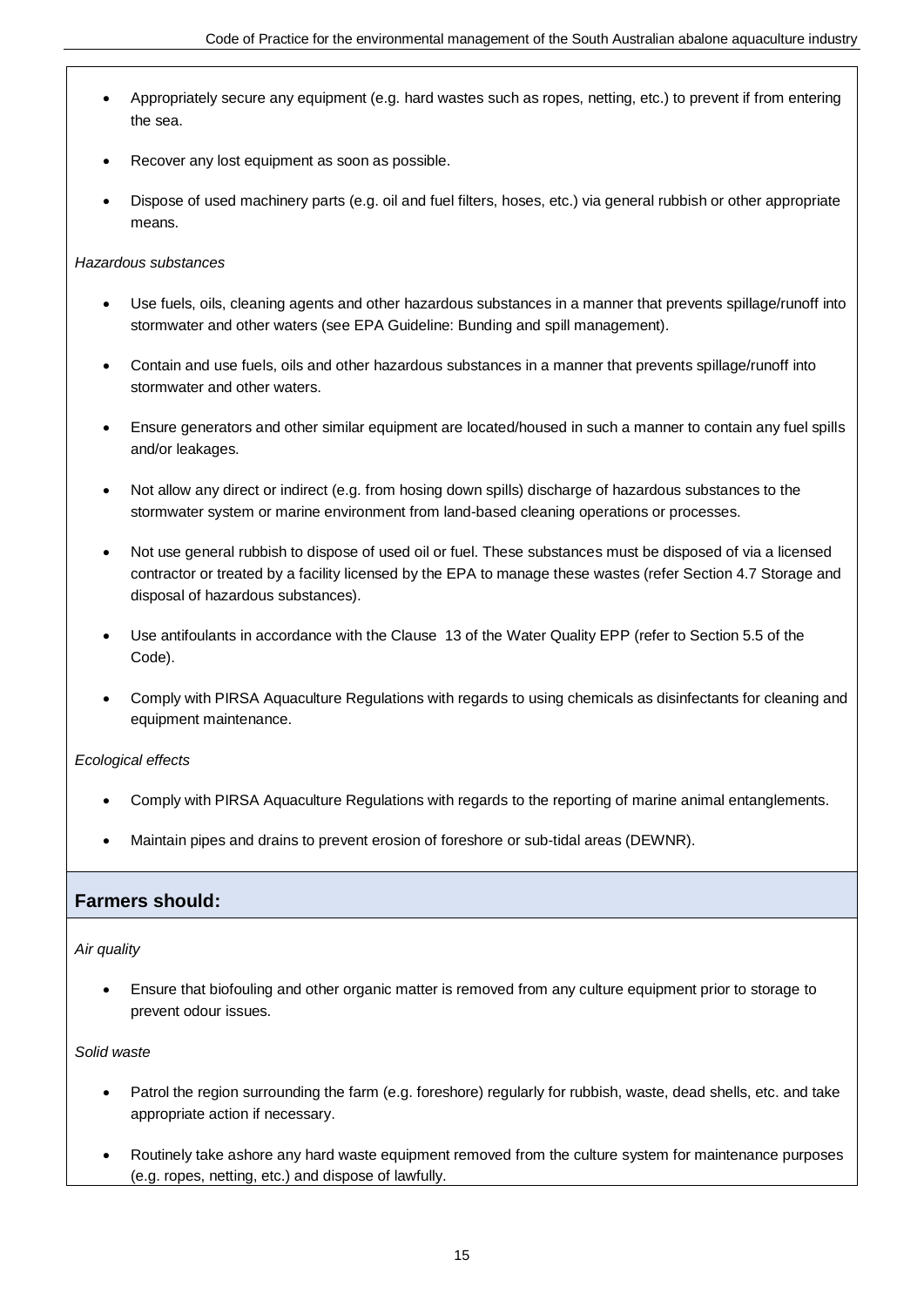• Investigate alternative methods such as recycling or reusing (e.g. composting) for the disposal of organic waste (e.g. biofouling, sludge) produced from cleaning equipment.

### *Ecological effects*

- Ensure that ropes and anchors are secured and managed to prevent scouring of the seafloor.
- Ensure that equipment is kept appropriately secured to minimise the potential for equipment loss in the event of storms, wave action, current etc.
- Avoid practices that disturb or remove seagrass and other sensitive habitats (e.g. excessive shading, boat propeller scour, anchor scour).
- Maintain equipment in a manner that prevents marine animal interactions.
- Establish emergency response plans for marine animal entanglements.
- Rehabilitate foreshore areas that have been subject to erosion from discharge pipes.
- Regularly inspect foreshore areas and recover and lawfully dispose of any farm waste (equipment, rubbish, mortalities, etc.) that has originated from the farming activity.

### *Other recommendations*

- Maintain and service equipment regularly to prevent noise issues, fumes and leakages.
- Ensure all aquaculture equipment (floatation rings, nets, floats, etc.) are stored appropriately when not in use.

### **4.4 Water use, treatment and disposal**

The majority of land-based abalone farms use flow through culture systems where water is pumped from the marine environment and then discharged back out to sea after it circulates through the farm. Discharged water is likely to contain uneaten feed and abalone faeces therefore may be elevated in nutrient and sediment levels. This may result in sedimentation or excessive algal growth (in particular Ulva sp.) at the point of discharge and receiving environment, epiphyte growth or other impacts on aquatic vegetation and algal blooms.

Some farms have incorporated settlement/sediment ponds into their farm design to assist with nutrient and sediment removal prior to discharge. The EPA now stipulates that all new abalone farms must demonstrate how they intend to reduce the levels of sediment, nutrients and chemical residues in their discharge water to ensure they meet the requirements of the Water Quality Policy.

### *Operational requirements and advice*

### **Farmers must:**

*Water quality*

 Ensure that nutrient and sediment levels in the discharge water avoid activating the trigger values as specified in clause 7 of the Water Quality Policy.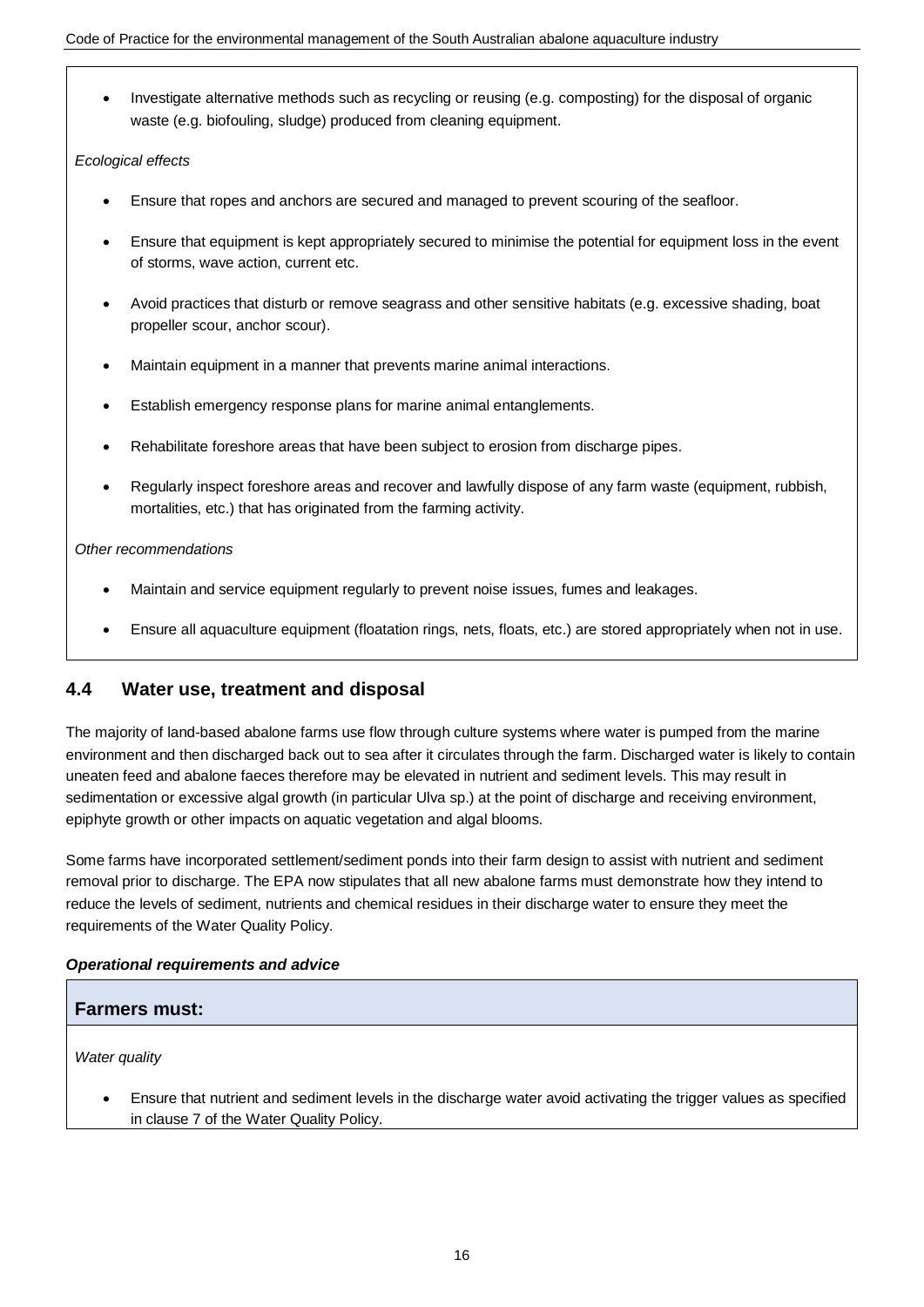- Take reasonable and practical measures to ensure that discharged wastewater from the culture system does not cause environmental harm<sup>4</sup>.
- Incorporate mechanisms into the culture system to assist with adequate removal of solid waste from wastewater prior to disposal.
- Line any sediment/settlement pond/wastewater storage lagoon with an impervious material to prevent seepage.

### **Farmers should:**

*Water quality*

 $\overline{a}$ 

- Monitor aquatic vegetation and sedimentation at the point of discharge and adjacent marine environment.
- Amend management practices such as feeding rates, water treatment, etc if uneaten feed, sedimentation, excessive algal/epiphyte growth or other adverse ecological effects is noted at the discharge point.
- Ensure that sediment/settlement ponds are adequately sized to hold necessary volumes of wastewater and to provide sufficient time for the retention of nutrients and sediments discharged from the farms.
- Where applicable, construct sediment/settlement ponds/wastewater storage lagoons in accordance with the EPA Guideline: Wastewater lagoon construction, 2014.

### **4.5 Management of mortalities and fish processing waste**

Stock mortalities are inevitable on abalone farms. In any primary industry it is inevitable that some level of stock mortalities will occur throughout the culture cycle. Stock mortalities on abalone farms can result from disease, poor fish health, mismanagement, sub-optimum water quality and a variety of other reasons. The extent of mortalities may range from day-to-day mortalities of a few fish to large-scale mortalities resulting from disease or an environmental event (eg algal bloom).

It should be noted that PIRSA has a specific interest in fish health, and the Aquaculture Regulations requires farmers to contact PIRSA when unusually high numbers of mortalities are experienced.

Some farms may also conduct processing on site, therefore generating fish waste such as offal and shells.

Inappropriate disposal of stock mortalities and fish waste from processing may result in site and water contamination, odour and attraction of vermin.

<sup>4</sup> Clause 5 Water Quality Policy. For the purposes of section 5(1)(b) of the Act, each of the following is declared to constitute environmental harm in relation to waters: (a) loss of seagrass or other native aquatic vegetation from the waters; (b) a reduction in numbers of any native species of aquatic animal or insect in or in the vicinity of the waters; (c) an increase in numbers of any non-native species of aquatic animal or insect in or in the vicinity of the waters; (d) a reduction in numbers of aquatic organisms necessary to maintain the health of the ecosystem of the waters; (e) an increase in algal or aquatic plant growth in the waters; (f) the waters becoming toxic to vegetation on land; (g) the waters becoming harmful or offensive to humans, livestock or native animals; (h) an increase in turbidity or sediment levels of the waters.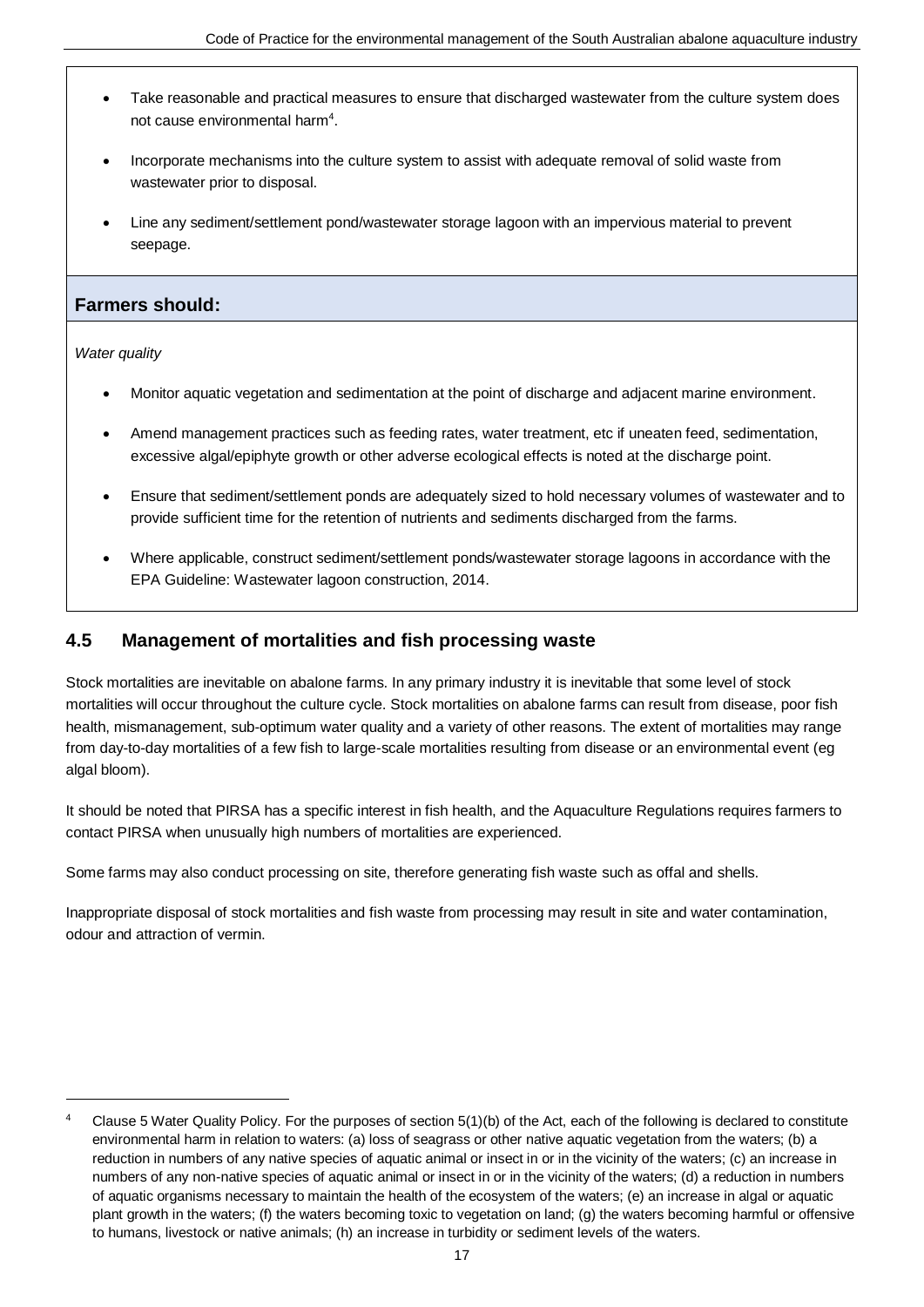#### *Operational requirements and advice*

### **Farmers must:**

*Water quality*

Not dispose of any mortalities or waste (including wastewater) from fish processing into any waters.

#### *Air quality*

Dispose or manage mortalities and waste from fish processing before an odour problem may develop.

*Solid waste*

- Contact the EPA for advice in the event of burying or composting of large volumes of organic waste on site as this may require EPA approval.
- Store any organic waste (preferably frozen) in contained receptacles that are sealed to prevent leakage or by any other method, that does not result in potential odour, contamination or vermin issues.
- Dispose of organic waste in a manner that does not result in site and water quality contamination, odour or vermin issues. Potential methods may include waste depot facilities licensed to receive specified wastes and composting (both off and on site).

*Other requirements*

- Contact PIRSA when an unusually high number of mortalities are experienced (Aquaculture Regulations).
- Obtain an environmental authorisation should fish processing reach a prescribed level (refer to Section 5.4).

### **Farmers should:**

*Solid waste*

- Develop a contingency plan that deals with unexpected large volumes of mortalities that may occur in the event of a fish kill due to water quality, disease, etc.
- Identify and implement suitable methods of storage and disposal for mortalities and fish waste prior to waste being generated. This may include identifying waste depots, composters, etc that are licensed to receive such waste.
- Investigate the potential for composting organic waste on site or using methods to recycle or reuse organic waste.
- Dispose of organic waste in accordance with EPA Guideline: Management of aquaculture stock mortalities, 2007.

### **4.6 General waste disposal**

General waste on farms may include office refuse, food wrappers and drink containers, etc. Inappropriate disposal of general waste may result in site contamination and affect water quality of surrounding waters.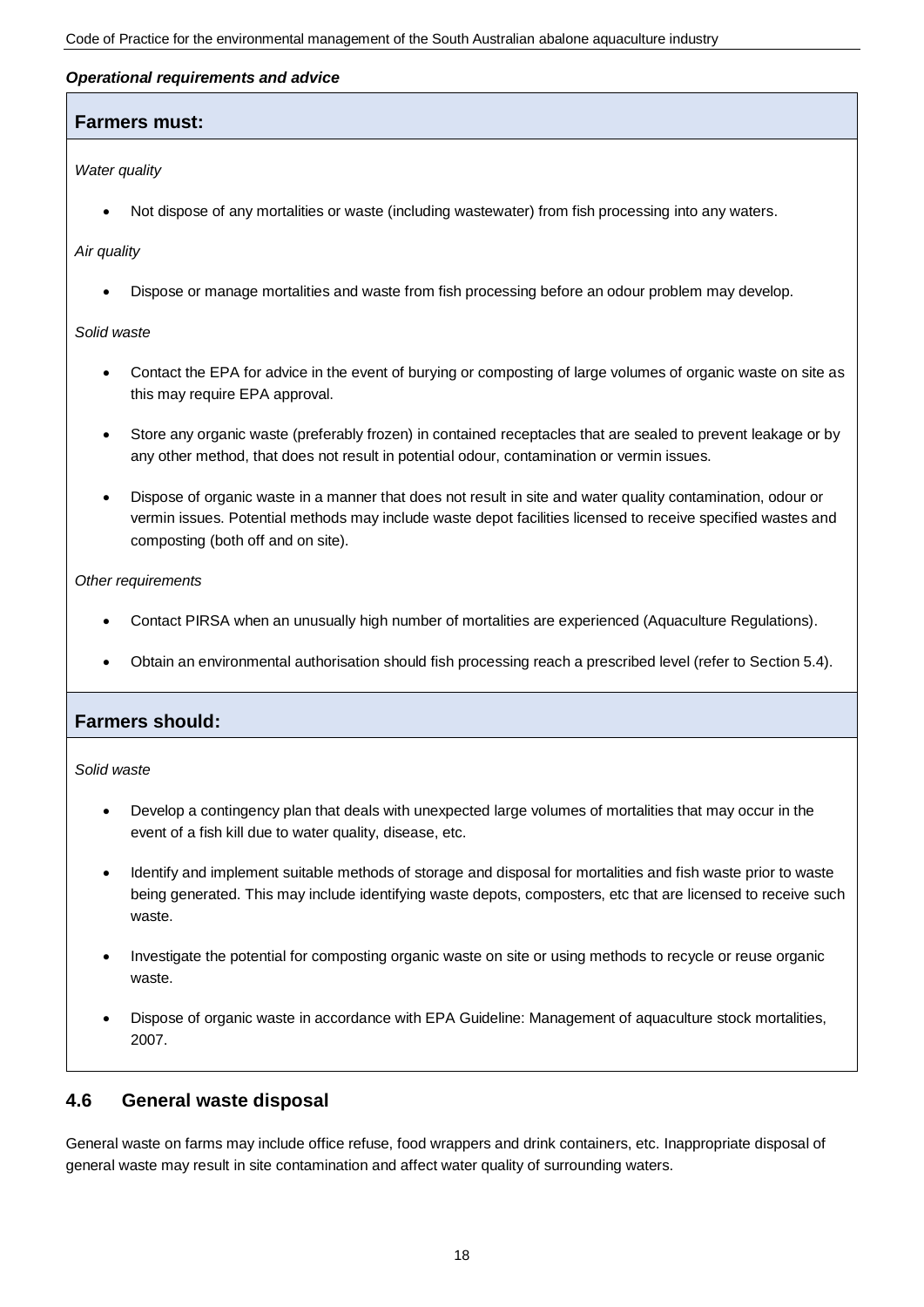For information regarding disposal of waste from equipment maintenance, putrescible waste and hazardous substances, please refer to: Section 4.3 Site and culture equipment maintenance and operation; Section 4.5 Management of mortalities and fish processing waste; and Section 4.7 Storage and disposal of hazardous substances, respectively.

### *Operational requirements and advice*

### **Farmers must:**

*Water quality*

Prevent general rubbish from entering the stormwater system or any other waters.

*Air quality*

- Obtain local council consent under Burning EPP prior to burning rubbish or other material on site.
- Only resort to burning waste (principally office refuse) if other mechanisms for waste disposal are not an option.
- Not burn treated timber waste under any circumstances.

#### *Solid waste*

- Store solid wastes in appropriate waste storage receptacles that are:
	- o covered to prevent stormwater contamination
	- o located on hard-standing areas that prevent waste entering surface or groundwater
	- o not used for oils, solvents, paint materials, flammable substances, toxic materials and sludges.
- Dispose of waste via licensed waste depots when general rubbish collection does not occur at the farm, or is not suitable for the type of waste generated.
- Not bury solid waste on site (on-site waste disposal may require an environmental authorisation).

### **Farmers should:**

*Air quality*

Be familiar with burning restrictions throughout the year.

### *Solid waste*

- Implement a waste management plan that adopts the principles of the waste management hierarchy ie avoid, minimise, reuse, recycle, recover, treat and only then dispose of waste.
- Develop waste disposal plans that clearly describe the responsibility for collection, storage and regular removal of solid waste.
- Compact waste to minimise the area it may occupy in licensed waste depots.
- Ensure that all staff members are trained and understand which wastes can and cannot be deposited in receptacles.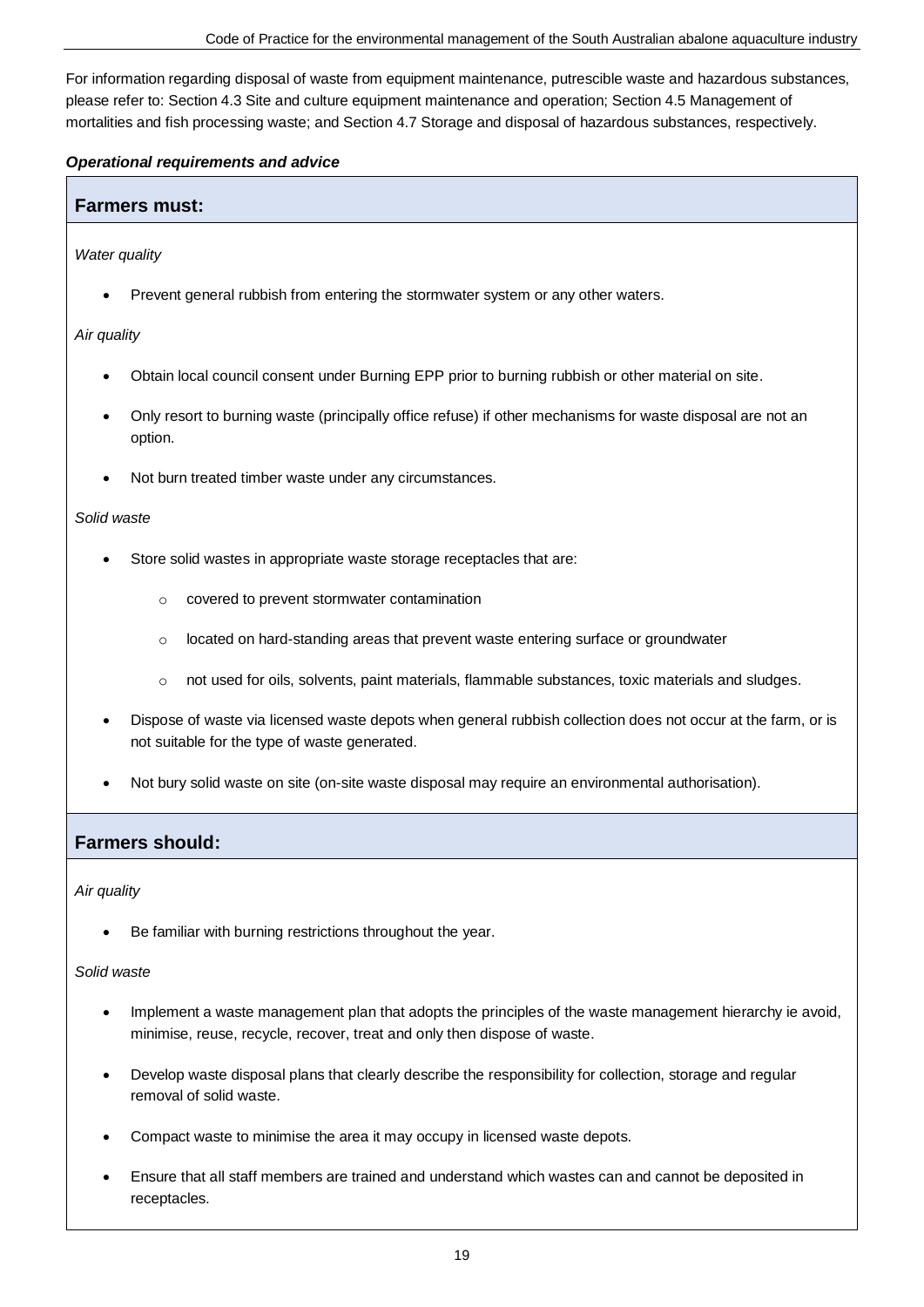### **4.7 Storage and disposal of hazardous substances**

Hazardous substances such as chemicals, are used on abalone facilities for a number of reasons including stock management, cleaning of equipment and disease treatment. These chemicals must be stored and disposed of appropriately to ensure that they do not cause environmental harm. Appropriate use of chemicals is discussed in Section 4.2 Stock management and Section 4.3 Site and culture equipment maintenance and operation.

Fuels, oils, lubricants, grease, etc are used in the maintenance of equipment, vehicles and vessels and therefore may need to be stored on site for easy access. Inappropriate storage and disposal may result in site contamination, disturbance to the local ecology and affect water quality. For appropriate use of these substances, please refer to Section 4.3 Site and culture equipment maintenance and operation and Section 4.8 Use of vessels and vehicles.

### **Farmers must:**

*Water quality*

 Store and use substances in a manner that prevents the potential for seepage, leakage, discharge or runoff into any waters (including stormwater).

#### *Hazardous substances*

- Ensure that hazardous substances are stored within secured areas, and where appropriate, are bunded and enclosed to prevent the accidental discharge or seepage of substances into the environment. For large quantities of liquid chemicals, ensure the bunded area is impervious and is able to contain 120% of the volume of the largest container within the bund (see EPA Guidelines: Bunding and spill management).
- Dispose of hazardous substances appropriately ie via a waste depot licensed by the EPA to receive these products.
- Not use general rubbish containers for the purpose of disposing hazardous substances such as oils, solvents, flammable or toxic materials including paint.
- Comply with the Aquaculture Regulations with regards to chemical use (PIRSA).
- Ensure that staff access to hazardous substances is limited and that appropriate staff members are trained in correct storage, handling and emergency procedures.

### **Farmers should:**

*Hazardous substances*

- Aim to minimise the use of hazardous substances.
- Ensure bottles and containers containing hazardous substances are clearly labelled.
- Establish a spill response plan for potential spills that may occur and induct new and existing staff to these plans.
- Roof bunded areas to prevent rainfall collection within the bunded area (EPA Guidelines: Bunding and spill management).
- Incorporate a liquid waste management system within a bunded area to collect potentially contaminated rainfall which in turn must be disposed of lawfully (EPA Guidelines: Bunding and spill management).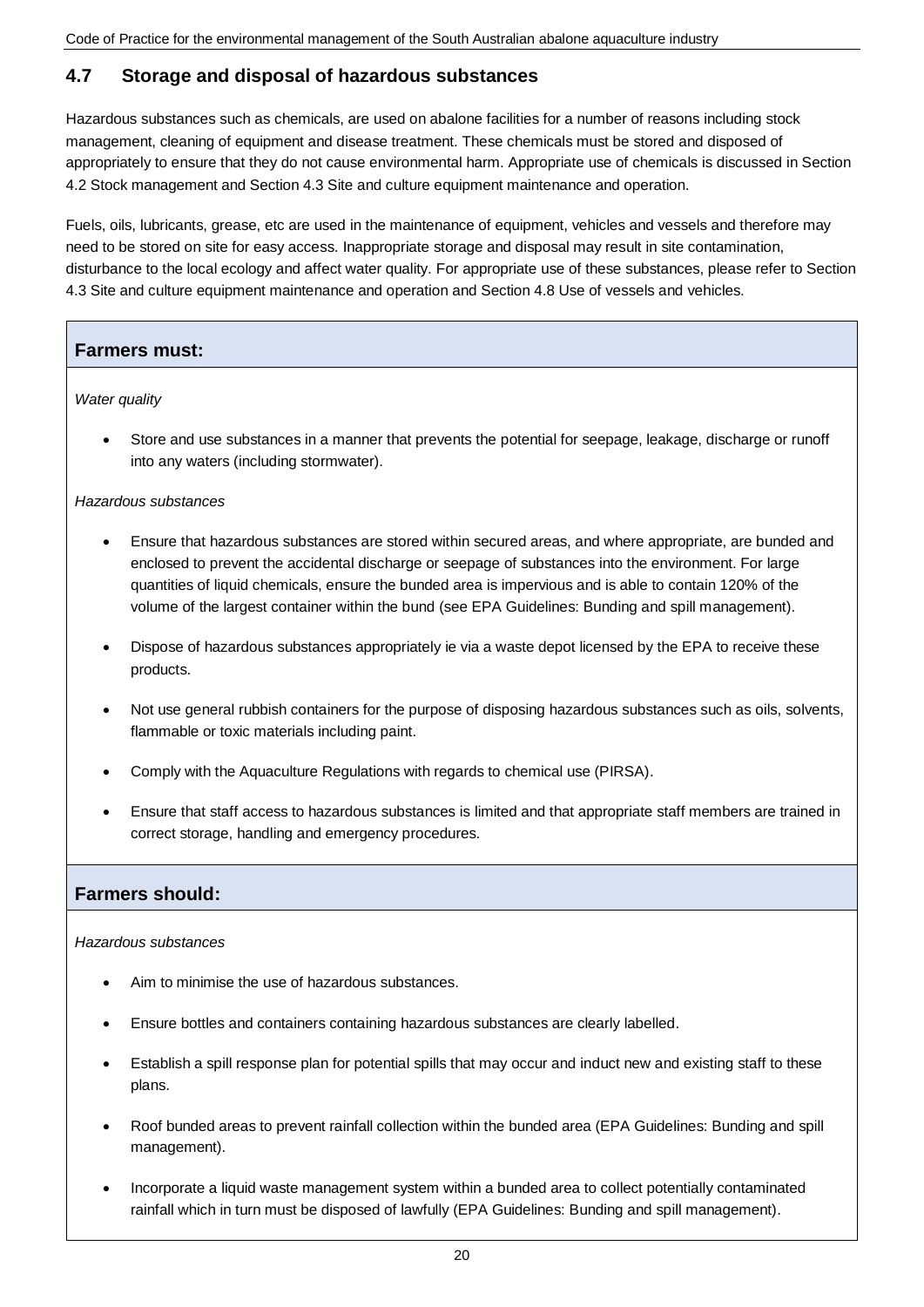- Ensure spillage kits are available to clean up any potential spills. Kits should contain appropriate equipment, information for notification of authorities and a training plan for staff.
- Amend spill response kits wherever there is a change in the operation which potentially increases the risk of release of hazardous substances into the environment.
- Ensure staff are informed and trained to adopt any spill kits and response plans that are available on site.
- Store on site only fuels, lubricants, chemicals and other substances required for the operation of the facility, equipment, vehicles or vessels.
- Use biodegradable products where possible.
- Contact a licensed disposal contractor, manufacturer or prescribing veterinarian for information about appropriate disposal of unwanted veterinary chemicals.

*Note: The EPA operates a hazardous household waste depot which accepts numerous controlled substances from primary produces and householders (tel: 8204 2004 or freecall 1800 623 445 for more information). Additionally, ChemClear, an industry based chemical waste disposal program, provides a collection and disposal service for chemical users in Australia. Contact ChemClear on 1800 008 182, or visit the website* [www.chemclear.com.au](http://www.chemclear.com.au/) *for further information.*

### **4.8 Use of vessels and vehicles**

Vessels (ie boats) are primarily used to service in-sea abalone farming sites. However some land-based farms will use vessels to conduct water quality sampling and maintenance on inlet and outlet pipes. Vehicles on farms may include cars, trucks, quad bikes and motorcycles and may be used for a variety of reasons including transporting staff, stock and equipment.

Vehicles and vessels should be maintained in a manner that minimises the potential for fuel leakages and fumes. Farmers should also consider noise issues when operating vehicles and vessels in populated areas. Other environmental issues associated with the operation of vessels and vehicles include: site and water contamination from spills and leaks, waste issues from inappropriate storage and disposal of general rubbish and inappropriate use of antifoulants on vessels.

### *Operational requirements and advice*

### **Farmers must:**

### *Water quality*

- Ensure that vehicle and vessel refuelling practices prevent fuel and cleaning water from fuel dispensing being discharged directly or indirectly into stormwater or other waters.
- Refuel vessel fuel tanks at designated fuel dispensing facilities and observe instructions for use or if refuelling with hand held containers cannot be avoided, undertake measures to ensure no fuel is spilt into the sea.
- Conduct vessel and vehicle maintenance in areas as not to cause contamination of any waters by fuel, oils or other pollutants.
- Clean vessels and vehicles in an area that will prevent wastewater from entering any waters.
- Store fuels, oils, lubricants and other substances used in vessel and vehicle maintenance in an area which prevents the release of pollutants into any waters.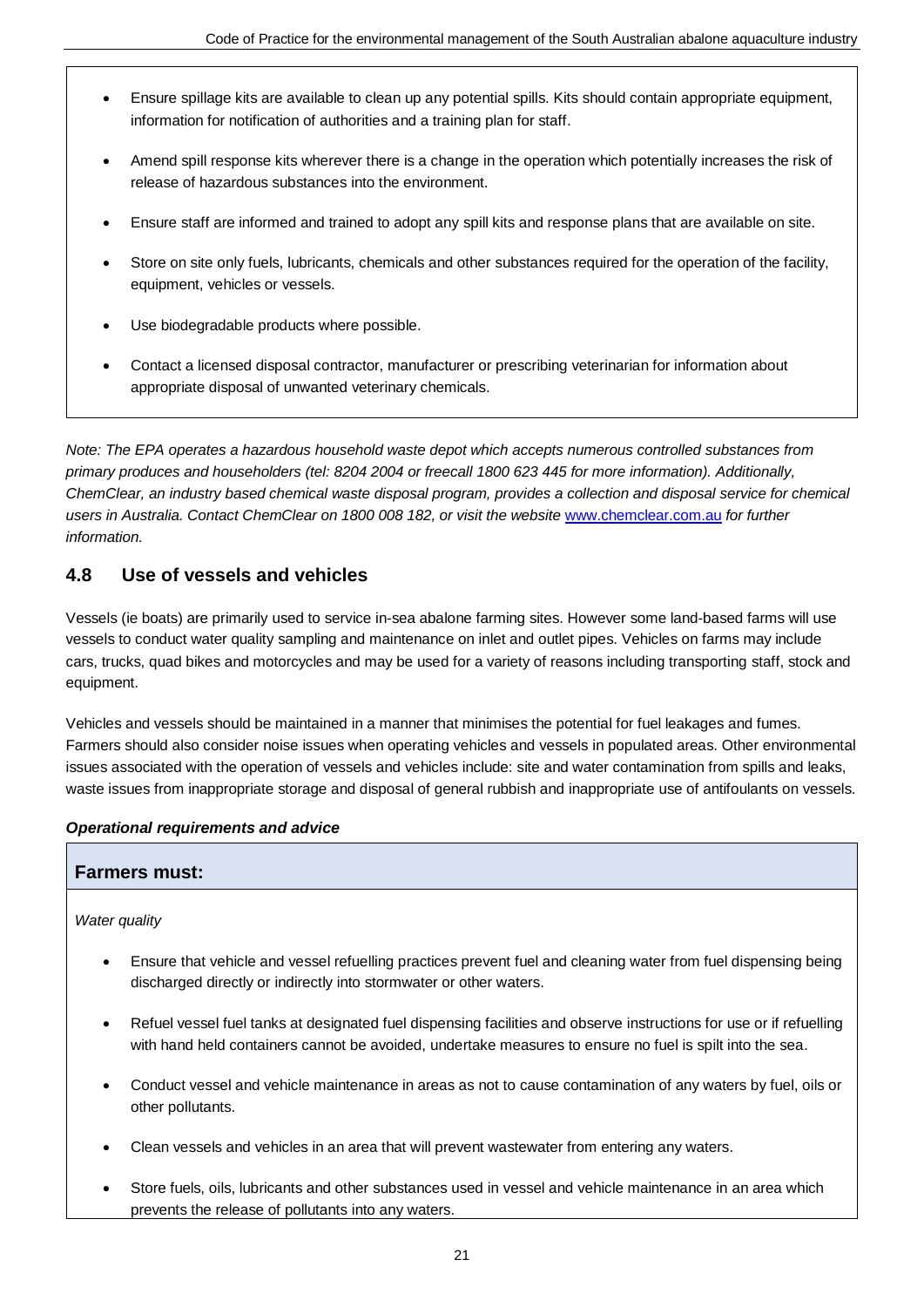- Contain and use fuels, oils, lubricants and other substances in a manner that prevents spillage/runoff into stormwater and other waters.
- Only discharge untreated macerated black water (sewage) whilst the vessel is underway and is greater than three nautical miles from the nearest land, aquaculture lease, aquatic reserve, marine sanctuary or people in the water.

*Noise*

 Take all reasonable and practical measures to minimise the adverse effect noise may have on neighbouring properties.

#### *Hazardous substances*

- Apply antifoulants on vessels in accordance with clause 13 of the Water Quality EPP (refer to Section 5.5).
- Only use antifoulants that are registered by the APVMA.

### **Farmers should:**

#### *Solid waste*

 Include waste disposal containers (ie bins) on board vessels to receive general waste (eg food wrappers, drink containers, etc).

#### *Hazardous substances*

- Establish a spill response plan for potential spills that may occur.
- Ensure spillage kits are available to clean up any potential spills.

#### *Ecological effects*

- Launch vessels at established boat launching areas.
- Consider the impacts of vehicles and vessels on sensitive coastal areas and the plants and animals these areas support, and in particular avoid disturbing resting shore birds.

#### *Other recommendations*

- Undertake regular vessel and vehicle maintenance to minimise the potential for air quality issues resulting from fumes and site contamination issues resulting from engine leaks.
- Keep all vessels and vehicles clean and well maintained at all times .
- Where appropriate, follow the EPA Code of Practice for material handling on wharves 2006 which addresses activities such as:
	- o equipment cleaning
	- o vehicles, equipment and machinery handling
	- o transport of livestock, fisheries catch and feed
	- o dry bulk and liquid bulk handling.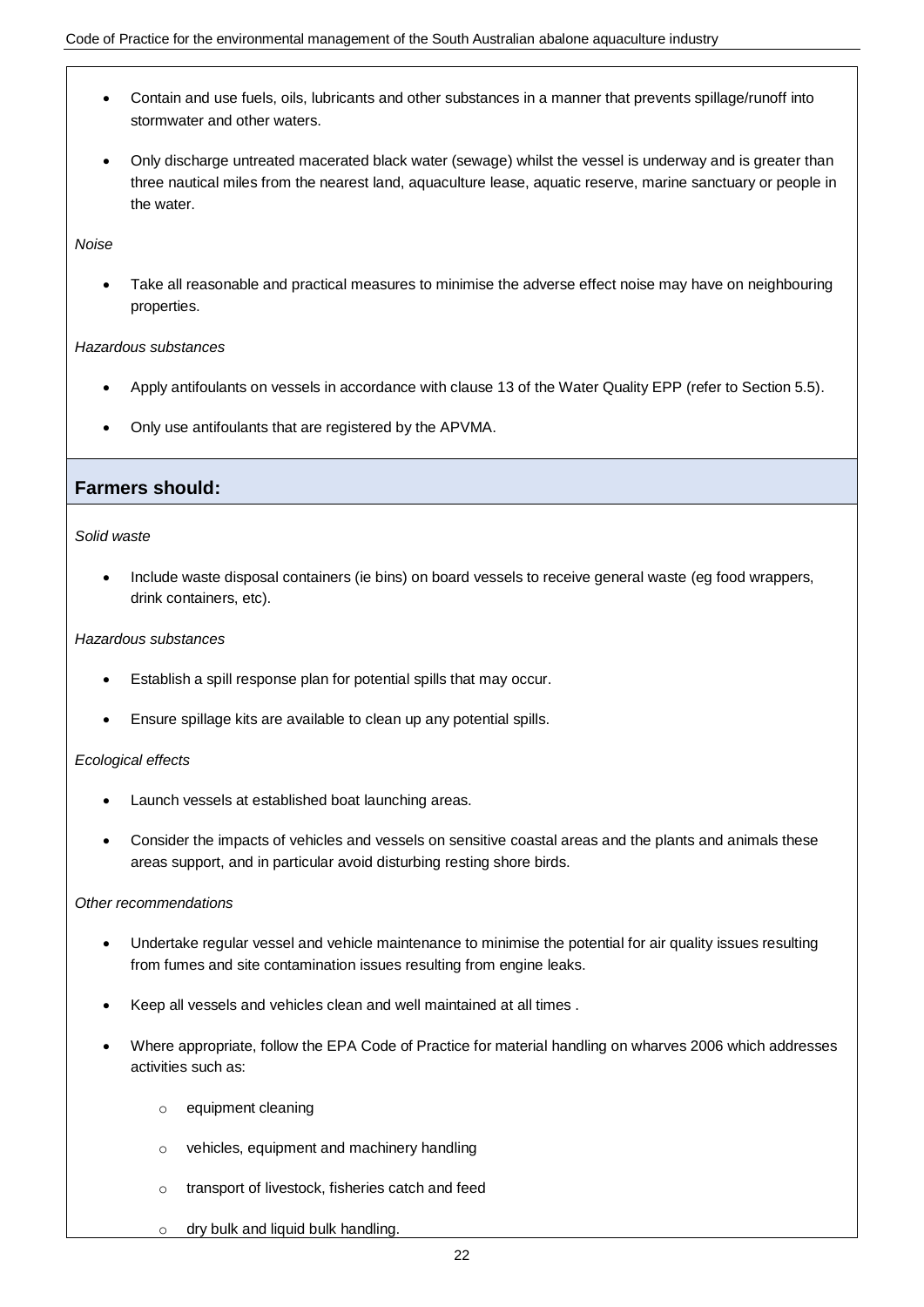- Where appropriate follow the draft EPA Code of Practice for vessel and facility management: marine and inland waters which addresses activities such as:
	- o vessel cleaning and maintenance
	- o refuelling practices
	- o management and disposal of grey water and black water
	- o engine maintenance and repair works.

## **5 Relevant environmental issues**

The broad environmental issues that are of legislative concern to the EPA include:

- water quality
- noise
- air quality
- solid waste disposal
- storage, use and disposal of hazardous substances
- ecological effects.

This section aims to provide information on these issues that may be associated with many aspects of farming abalone.

### **5.1 Water quality**

### *Objective: To take all reasonable and practicable measures to prevent the discharge or deposit of pollutants into the state's marine, estuarine and inland waters*

The protection of water quality is relevant to both land- and sea-based abalone operations.

Issues for land-based facilities and navigable vessels may include inappropriate disposal of wastewater and for landbased facilities only, contamination of stormwater.

Other issues include the deposition of pollutants such as uneaten feed and faeces and human wastes, and inappropriate use of hazardous substances such as chemicals, antifoulants, fuels and grease.

### **Wastewater disposal**

Reasonable and practical measures must be taken to avoid the discharge of untreated wastewater, in any form, into any waters (surface and underground) or onto land in a place from which it is reasonably likely to enter waters (including surface, underground and stormwater).

In the context of abalone farming, wastewater disposal is applicable to land-based farming facilities, land-based service facilities and navigable vessels.

### **Wastewater**

The various forms of wastewater that may be produced by abalone facilities include the following:

- from cleaning culture equipment
- direct from tanks
- held in sediment/settlement ponds
- in the form of human sewage.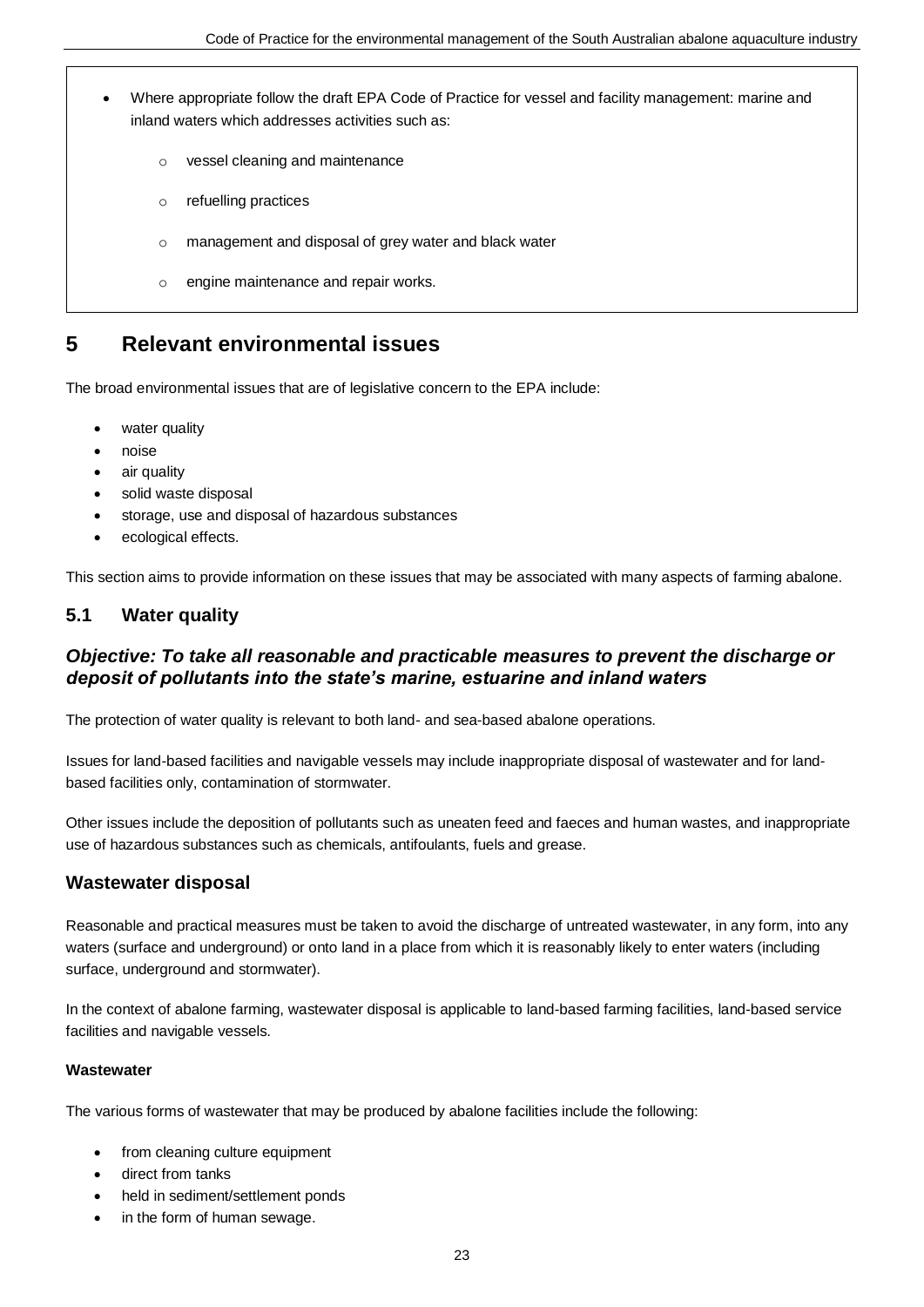Wastewater originating from abalone farms may be contaminated by a variety of pollutants, depending on the operational and production practices of the facility. Some of these contaminants may include veterinary drugs, chemicals such as disinfectants, faecal matter and uneaten feed.

### **Stormwater (contaminated)**

Stormwater includes rain that runs from roof-tops and buildings down gutters, into drains under the road and then into natural waterways. Thus abalone facilities have the potential to pollute stormwater through:

- inadequate containment of fuels/diesel/oil/grease
- building construction or demolition waste
- detergents/disinfectants washdown water
- inadequate containment of general rubbish (eg food scraps, cans, bottles, plastic items or materials).

### **Pollutants**

The Water Quality Policy states that a person must not cause environmental harm<sup>5</sup> by discharging or depositing a pollutant into any waters.

Any material or substance in the form of a solid, liquid or gas that is directly or indirectly deposited or discharged to any waters is classified as a pollutant under the Water Quality Policy. Pollutants that may emanate from abalone farming activities and service depots include:

### • **Biodeposits (abalone faecal material, uneaten feed, and dislodged fouling organisms)**

Biodeposition is considered a polluting activity. Excessive amounts can lead to an increase in fine sediment suspended in the water and/or on the seabed, both of which have the potential to adversely affect the benthic environment (particularly aquatic vegetation). Biodepositions may also lead to elevated nutrient levels and hence excessive algal and epiphyte growth. Biodepositions may directly smother other marine organisms, or may organically enrich the sediments below, impacting on the organisms living in the sediments. For land-based facilities and navigable vessels, farmers must avoid activating the trigger values as specified in clause 7 of the Water Quality Policy for the discharge of nutrients and suspended solids. This is most likely to be achieved by incorporating water treatment systems into the farm such as sediment/settlement ponds, algal scrubbers or filtration devices.

### • **Biofouling and other cleaning waste material**

The cleaning of tanks, nets, vessels and other equipment used on abalone farms results in the production of organic waste such as sludge, biofouling and sediment. If not contained, these may contaminate stormwater, surrounding waters and/or the benthic environment.

### • **Application of antifoulants**

The Water Quality EPP specifies the requirements for persons applying antifoulants to vessels. Further information on this subject is provided in Section 5.5.

### • **Hazardous substance use**

Hazardous substances may contaminate water quality and be detrimental to the surrounding ecology. These substances may include chemicals, oils, fuels, lubricants, paints, etc. Further information on this subject is provided in Section 5.5.

 $\overline{a}$ 

<sup>5</sup> See footnote 4 (pg 18).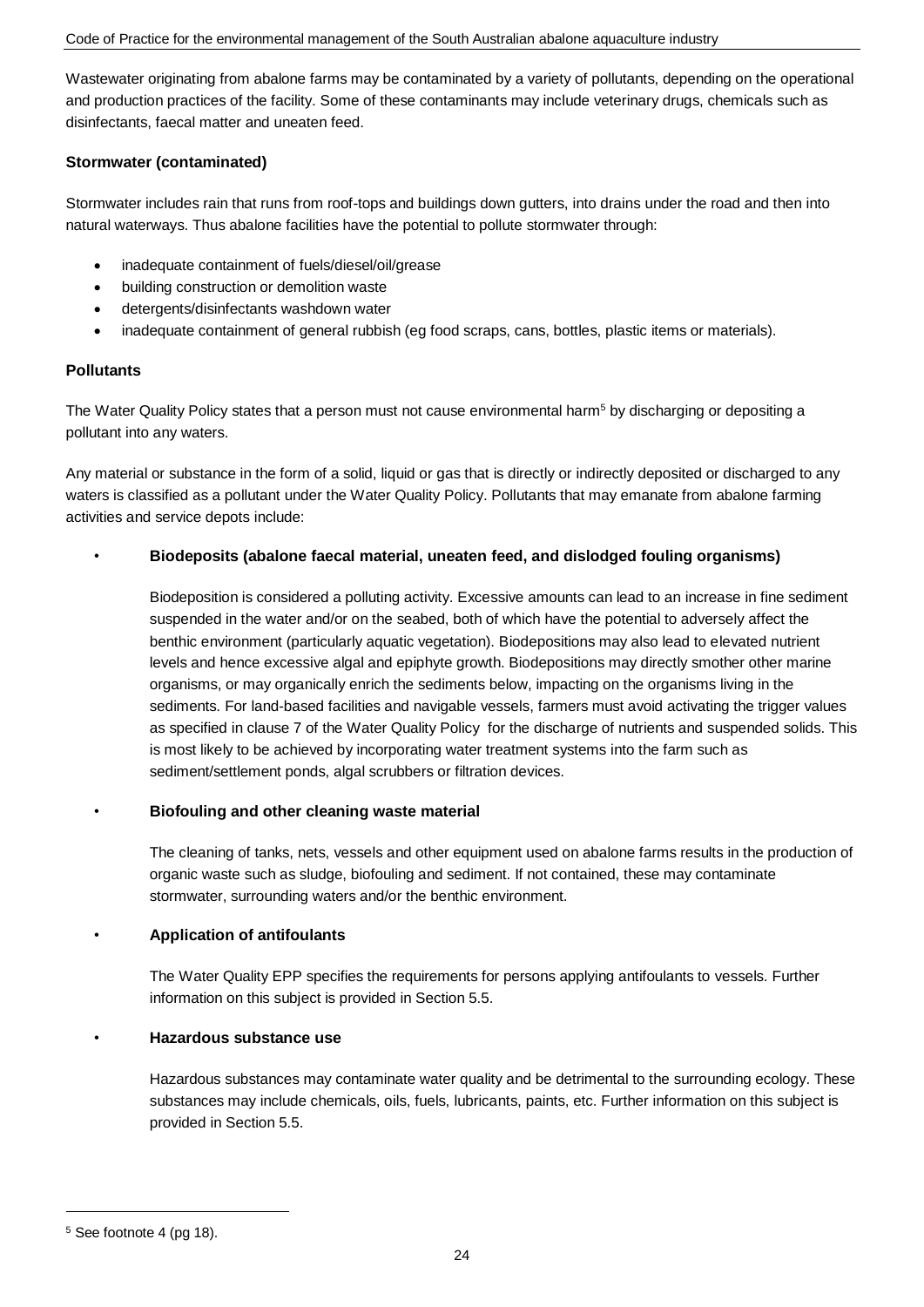### **5.2 Noise**

### *Objective: To minimise the impact of noise on surrounding property owners and other resource users*

Excessive noise is considered environmental harm or nuisance in accordance with the provisions of the Act. Consequently, all abalone operations should strive to ensure that noise generated from any activity is minimised and that neighbouring properties are not affected.

Noise issues are particularly relevant to land-based abalone farms and service facilities which use a variety of equipment and practices that emit noise, such as:

- operation of heavy machinery and vehicles
- cleaning and maintenance of equipment and vessels
- operation of filters, pumps, compressors and generators.

Noise emanating from a land-based farm or service facility must not exceed factors outlined in the Noise EPP. Noise factors are classified into day and night, 7 am to 10 pm, and 10 pm to 7 am respectively. Noise factors are site specific and vary, depending on local council development plan zoning. Abalone farmers should seek advice from their local council or the EPA to ensure compliance with the Noise EPP.

In summary, a balance needs to be found between the interests of those whose legitimate activities cause noise, and those who are exposed to and affected by the noise (Noise EPP).

### **5.3 Air quality**

### *Objective: To protect and enhance air quality by minimising odours and burning related outputs*

#### **Relevant documents**

*Environment Protection Act 1993*

*Environment Protection (Air Quality) Policy 1994*

*Environment Protection (Burning) Policy 1994*

Air pollution is defined as the emission of particles and gases, including dust, offensive odours and burning related odour and smoke. Abalone farming has the potential to contribute to poor air quality by the inappropriate disposal of wastes such as biofouling, mortalities and fish waste, and by incinerating wastes. Both odour and burning may be deemed as environmental harm or nuisance under the Act.

### **Odours**

Sea-based abalone farms are not known to emit odours. However, landbased farming and service depot facilities may emit odours from inappropriate disposal of biofouling, stock mortalities and other organic waste.

Consequently, farmers should be aware that odours are a form of air pollution and should take steps to reduce the potential for odour generation.

### **Burning**

Burning of rubbish or other materials is not part of normal abalone farming practices. However, farmers may be tempted to burn items such as treated timber and office refuse at certain times. It should be noted the burning of treated timber is not permitted under any circumstances.

Burning restrictions on other materials depend on whether the premises are domestic or non-domestic. Abalone farming and support facilities are considered non-domestic. Apart from a few exceptions, a person must not cause or allow burning in the open on any non-domestic premises without a permit granted by local councils under the Burning EPP.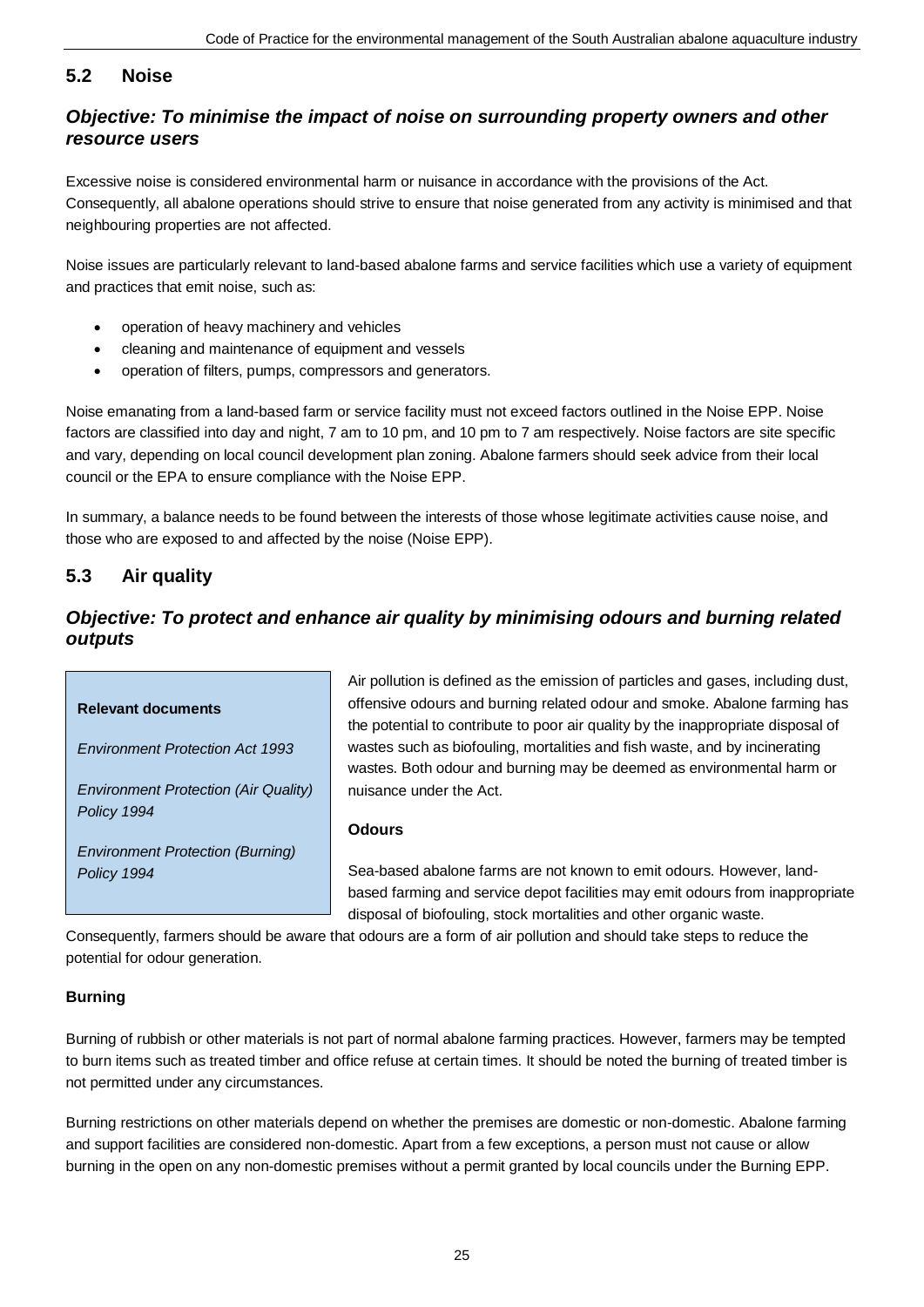### **Dust Emissions**

Dust plumes may also arise during the construction of the farm. These should be controlled in a manner that protects the amenity of the area and minimises nuisance off site.

### **5.4 Solid waste management and disposal**

### *Objective: To minimise the impact that solid wastes may have on the environment*

|                                               | Solid wastes relevant to abalone farming include: office refuse,                                                    |
|-----------------------------------------------|---------------------------------------------------------------------------------------------------------------------|
| <b>Relevant documents</b>                     | putrescible materials, waste from maintenance of equipment and                                                      |
|                                               | building and construction waste.                                                                                    |
| <b>Environment Protection Act 1993</b>        |                                                                                                                     |
|                                               | Solid waste must be managed appropriately on both sea-based and                                                     |
| <b>Environment Protection (Water Quality)</b> | land-based facilities so as not to cause environmental harm.                                                        |
| Policy 2015                                   |                                                                                                                     |
|                                               | Any solid waste produced on sea-based farms must be brought ashore                                                  |
| EPA Guidelines: Pressure water-blasting       | and disposed of lawfully.                                                                                           |
| activities, 2003                              |                                                                                                                     |
|                                               | <b>Forms of solid wastes</b>                                                                                        |
| EPA Guidelines: Bunding and spill             |                                                                                                                     |
| management, 2004                              | Forms of solid waste that may be produced at abalone farms and                                                      |
|                                               | service depots include:                                                                                             |
| Stormwater Pollution Prevention Code of       |                                                                                                                     |
| Practice for the community, 1997              | Office refuse                                                                                                       |
|                                               |                                                                                                                     |
| Stormwater Pollution Prevention Code of       | Office refuse includes drink containers, food scraps and food wrappers,                                             |
| Practice for the building and construction    | papers and cigarette butts.                                                                                         |
| industry                                      |                                                                                                                     |
|                                               | Putrescible materials                                                                                               |
| EPA Guidelines: Management of                 |                                                                                                                     |
| aquaculture stock mortalities, 2007           | Putrescible materials include items such as stock mortalities, empty                                                |
|                                               | shells, biofouling, fish processing waste and sludge from cleaning                                                  |
|                                               | culture equipment.                                                                                                  |
|                                               |                                                                                                                     |
|                                               | Innecesiate dieneed ef nutreealle meteriale je eeentiel. Anast from etermusies eestemineties, inonprensiete dieneel |

Appropriate disposal of putrescible materials is essential. Apart from stormwater contamination, inappropriate disposal may result in the emission of offensive odours, pest attraction and human health issues.

It should be noted that an EPA licence may need to be obtained should fish processing levels exceed 100 tonnes per year when wastewater is disposed to a sewer or septic tank effluent disposal system or over 2 tonnes when wastewater is being disposed of by other methods. It is recommended that farmers contact the EPA to assess whether a licence is required if any fish processing is to be conducted on site.

### **Building, construction and maintenance materials**

On many aquaculture farms, building, construction and maintenance of abalone farming infrastructure and associated equipment is an ongoing activity. These activities may produce a number of waste products (eg nets, ropes, treated timber, concrete, pipes, tanks, plates, filters, soil, etc).

### **Management and disposal of solid wastes**

The improper disposal of solid wastes may lead to a variety of pollution concerns, most notably contamination of stormwater, surface water, groundwater and land.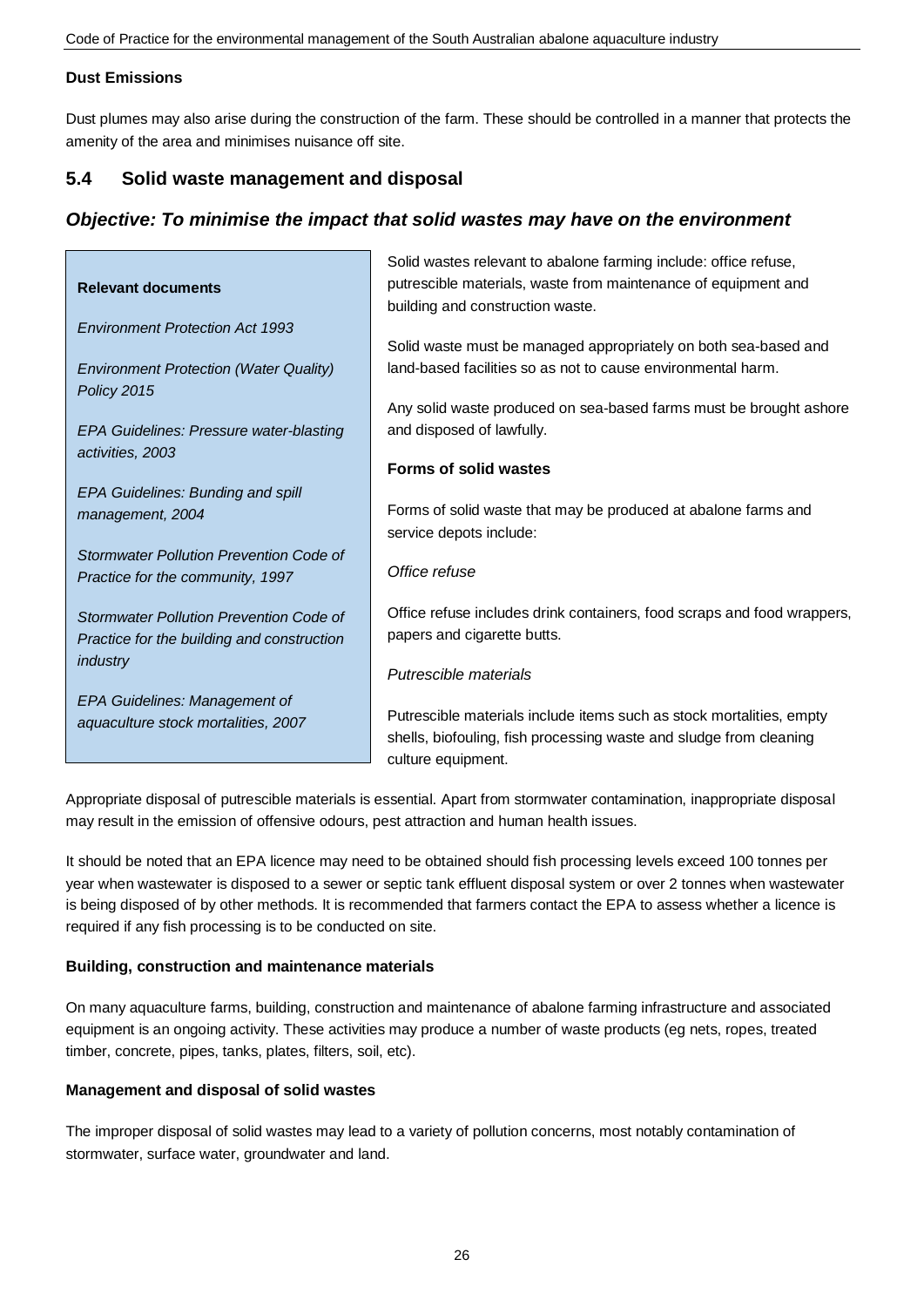Farmers should develop a contingency plan which identifies the types of waste that may be produced on the farm and outlines methods of disposal for those wastes. This contingency plan should aim to adopt the waste management hierarchy specified in the Water Quality EPP shown in Figure 2.



**Figure 2 Waste management hierarchy**

Methods of disposal may include composting (organic waste), recycling (plastics, metals and paper) and reusing (pipes, wood, tanks). If these methods can not be undertaken, the waste must be disposed of via a waste depot licensed to receive that type of waste.

In order to adequately prevent the contamination of stormwater and other waters, waste storage and collection areas should be contained, sealed and/or roofed to prevent stormwater access. If it is not possible to roof existing facilities, covered receptacles (e.g. rubbish skips, bins) should be used to prevent stormwater entry or dispersal by wind.

Suitable waste receptacles should also be placed on vessels that service marine sites and navigable vessels. Waste produced on marine sites and navigable vessels (e.g. ropes, netting, containers, abalone mortalities) must also be brought ashore and disposed of lawfully.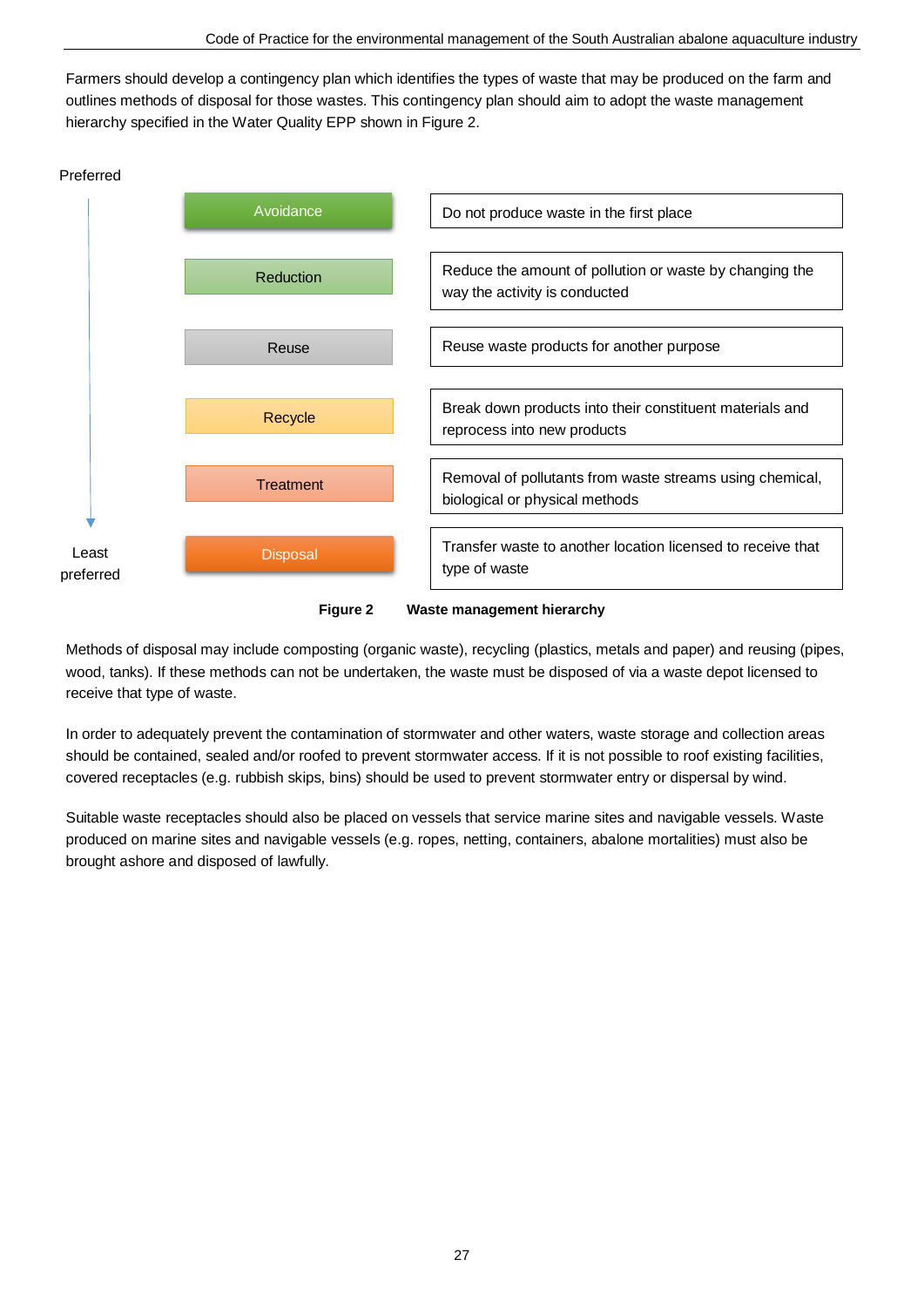### **5.5 Storage, use and disposal of hazardous substances**

### *Objective: To minimise the impact that hazardous substances may have on the environment during their use, storage and disposal*

|                                             | Hazardous substances that may be used on land-based and sea-based            |
|---------------------------------------------|------------------------------------------------------------------------------|
| <b>Relevant documents</b>                   | facilities may include:                                                      |
| <b>Environment Protection Act 1993</b>      | fuel<br>oil and grease<br>٠                                                  |
| Stormwater Pollution Prevention Code of     | cleaning chemicals (eg chlorine)                                             |
| Practice for the community, 1997            | veterinary chemicals                                                         |
|                                             | chemicals used for harvesting (eg anaesthetics)                              |
| Stormwater Pollution Prevention Code of     | antifoulants.                                                                |
| Practice for the building and construction  |                                                                              |
| industry, 1997                              | The main environmental concern in the storage, use and disposal of           |
|                                             | hazardous substances, is the potential for stormwater, groundwater,          |
| <b>EPA Guidelines: Bunding and spill</b>    | surface water and land contamination. Other legislation <sup>6</sup> governs |
| management, 2004                            | appropriate use and storage of hazardous and controlled substances to        |
|                                             | avoid adverse human health and general environmental impacts.                |
| Dangerous Substances Act 1979               |                                                                              |
|                                             | Vessel and vehicles must also be used and maintained in a manner that        |
| <b>Controlled Substances Act 1984</b>       | minimises the potential for fuel leakages and spillages or the               |
|                                             | contamination of any waters. Refuelling practices must be undertaken to      |
| <b>Agricultural and Veterinary Products</b> | prevent fuel and cleaning water from fuel dispensing being discharged        |
| (Control of Use) Act 2002                   | directly into stormwater or other waters.                                    |
|                                             |                                                                              |

Farmers should consider the establishment of spillage kits on site to deal

with any potential spills that may occur.

### **Antifoulants**

 $\overline{a}$ 

Antifoulants are used to inhibit the growth of biofouling on marine vessels and structures. Conditions relating to the use of antifoulants are prescribed in the Water Quality EPP. These include:

- the cleaning of the hull of a vessel or the surface of any structure treated with an antifoulant or any equipment contaminated by an antifoulant may only be carried out in a dry dock, or above the high-water mark of any waters, or below the high-water mark of any waters while the tide is out so there is no tidal water coming into contact with the vessel, structure or equipment
- antifoulant residues must not enter any waters or come in contact with any land that is below the high water mark of any waters
- antifoulants must be collected and disposed of at a waste depot that is authorised by the EPA to receive such waste.

<sup>6</sup> The *Dangerous Substances Act 1979* and *Controlled Substances Act 1984* regulate the keeping, handling, conveyance and use of dangerous and controlled substances, and provide directives on storage and disposal of these substances.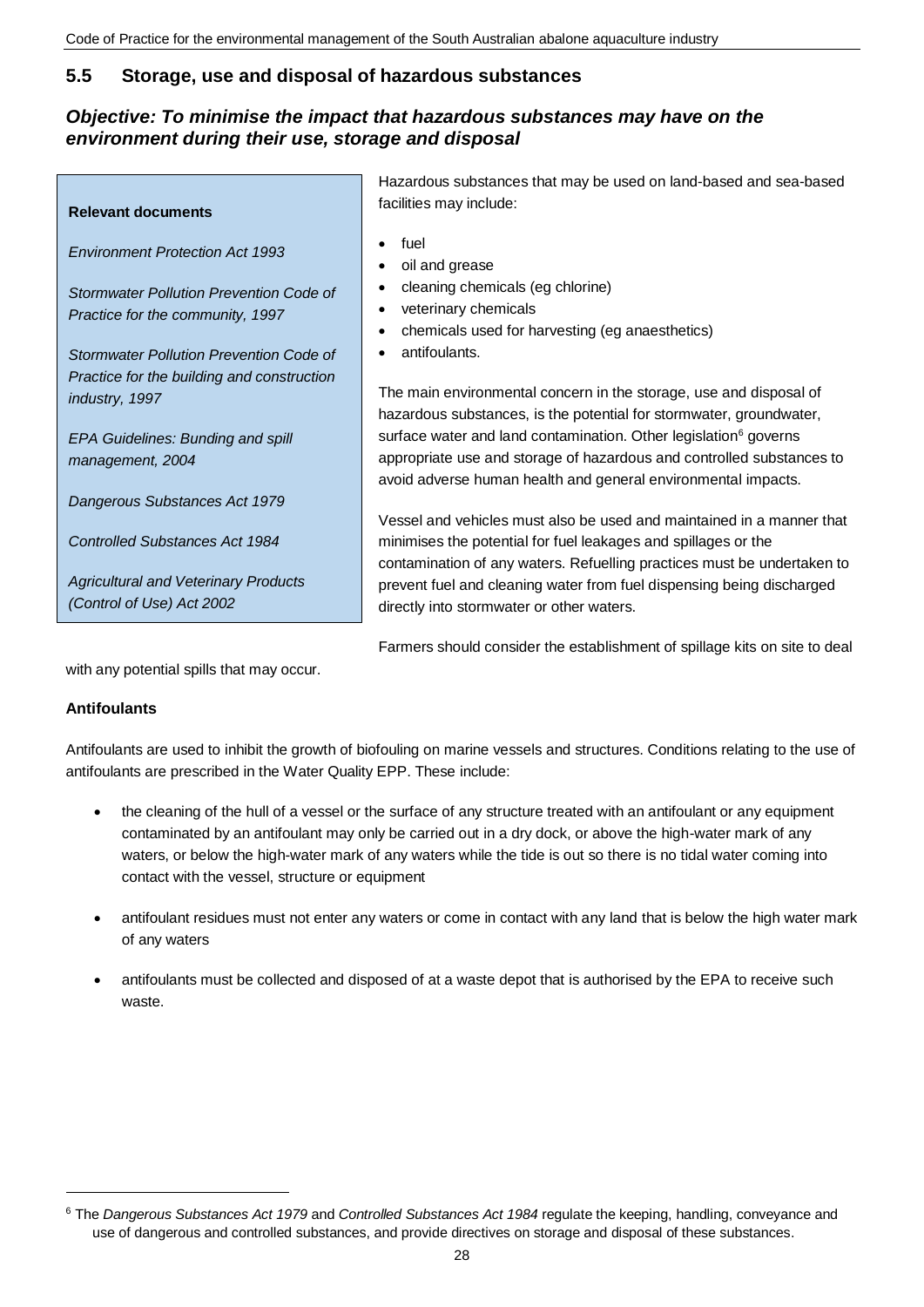### **5.6 Ecological effects**

### *Objective: To protect South Australia's aquatic ecology through appropriate abalone farming techniques and procedures*

### **Relevant documents**

*Environment Protection Act 1993*

*Aquaculture Act 2001*

Other ecological issues associated with abalone farming include: disease and introduced aquatic pests, genetic pollution, marine animal interactions and impacts on sensitive habitats. These issues are dealt with under legislation other than the Environment Protection Act<sup>7</sup> and farmers must comply with their requirements.

### **Diseases and aquatic pests**

There are a number of diseases and aquatic pests present in South Australia which may affect abalone on farms. The most common in South Australia are Perkinsus olseni, Vibrio sp. and mudworm. There are also concerns regarding abalone viral ganglioneuritis that has been found on abalone farms and in wild stock in Victoria.

Diseases and aquatic pests can enter an abalone facility via a number of mechanisms including translocation of animals from another location (other farms or wild caught) or via the intake water supply. They can spread quickly when animals are held at high densities or are stressed and may cause poor growth and survival rates. It is important that farmers incorporate measures onto the farm to minimise the potential for disease outbreaks. These measures may include quarantine facilities, translocation policies, provisions to prevent stock escape and good farm management practices.

Environmental concerns associated with diseases and aquatic pests include potential spread to wild populations, issues associated with disposal of mortalities resulting from infestations and chemical use to control outbreaks.

Farmers must comply with PIRSA regulations and policies for disease management translocation of abalone, and broodstock collection.

### **Inbreeding and genetic pollution**

The escape of farmed stock may have the potential to affect the genetic makeup of surrounding wild populations of abalone. Farmers should aim to use locally caught broodstock and incorporate measures into the farm to prevent farm stock escaping. Larvae spawned in abalone hatcheries should also be disposed of appropriately (eg destroyed prior to disposal and not deposited back into the marine environment) if not required. Farmers must also comply with PIRSA regulations and policies for translocation and broodstock collection.

### **Marine animal interactions**

 $\overline{a}$ 

There have been a number of concerns relating to the impacts of abalone farm infrastructure on marine animals both on land and at sea. Infrastructure may potentially impede the migratory pathway and movements of animals (eg migratory birds, dolphins, seals) or result in entanglements. Farmers must design and maintain facilities and take precautions to minimise marine animal interactions. Such measures for in-sea abalone farms may include providing adequate space between farming structures and within farming structures to allow the free movement of animals, keeping lines taut and tying off any trailing ropes, etc.

Marine animal interactions must be reported to PIRSA in accordance with provisions of the Aquaculture Regulations.

<sup>7</sup> For example the *Aquaculture Act 2001, Fisheries Management Act 2007* and *National Parks and Wildlife Act 1972*.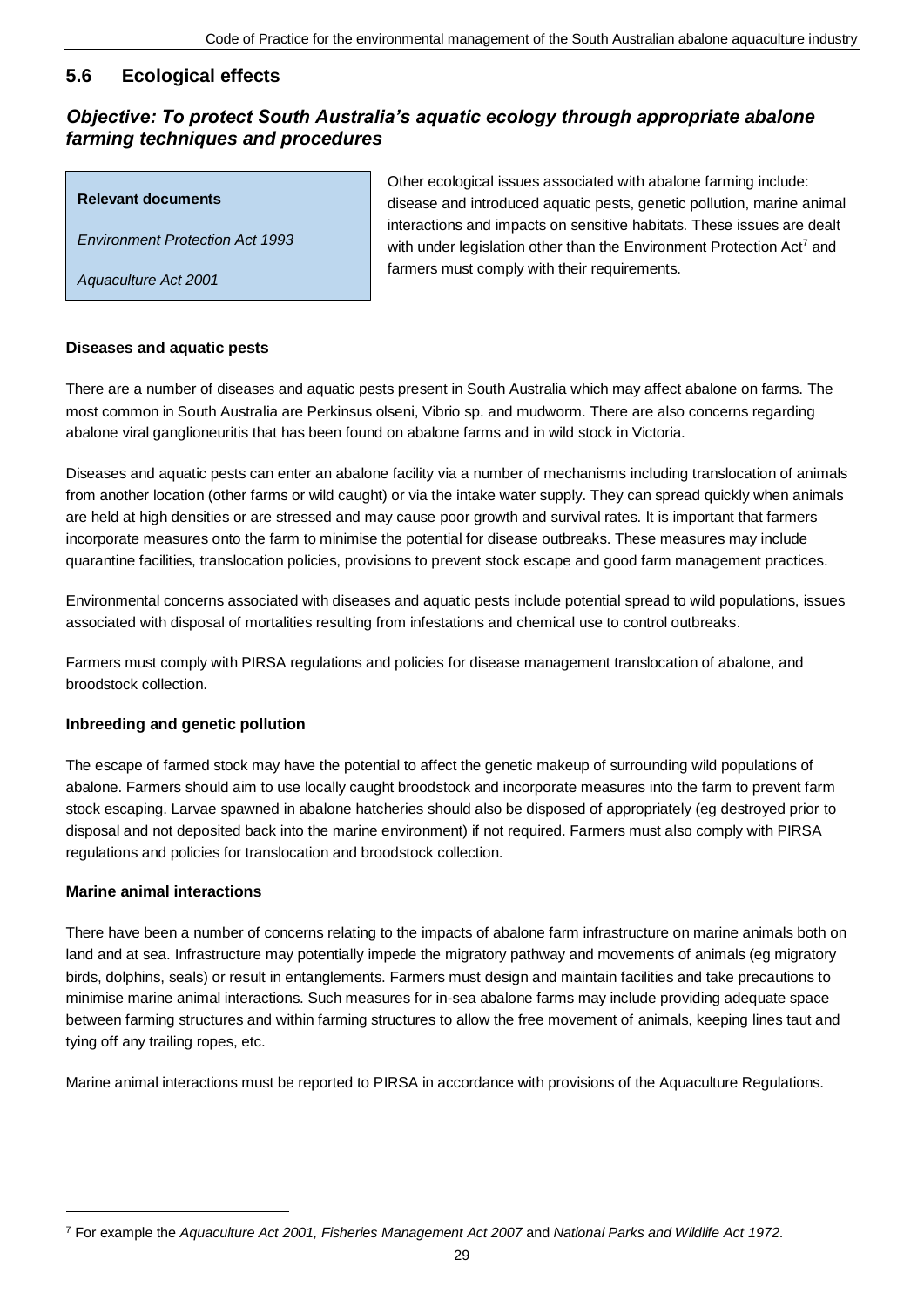#### **Impacts on sensitive habitats**

The inappropriate positioning and management of abalone facilities may impact seagrass beds, marine reefs and coastal dunes.

A significant issue that may be associated with in-sea abalone aquaculture is the loss of seagrass from scouring or shading resulting from the positioning of infrastructure and culture equipment. Culture equipment should be positioned and managed to minimise the potential for scouring of the seafloor. The placement of intake and outlet pipes from pumpashore facilities may also result in scouring or shading of the seafloor. Pipes should be positioned and secured in a manner that does not result in significant harm to the seafloor.

When constructing land-based facilities, the clearing of vegetation which may result in erosion of coastal sand dunes and disturbance to native flora and fauna species is regulated by a number of Acts. Operators should contact the DEWNR for further information.

Potential impacts can be minimised through the positioning of farms away from seagrass and other sensitive habitats. It should be noted that the EPA generally opposes aquaculture activities over seagrass communities.

Impacts may also be associated with the use of vehicles and vessels (eg propeller scour, impacts of vehicle wheels when launching vessels). Farmers should aim to use established boat launching facilities and be mindful of sensitive coastal areas when launching boats.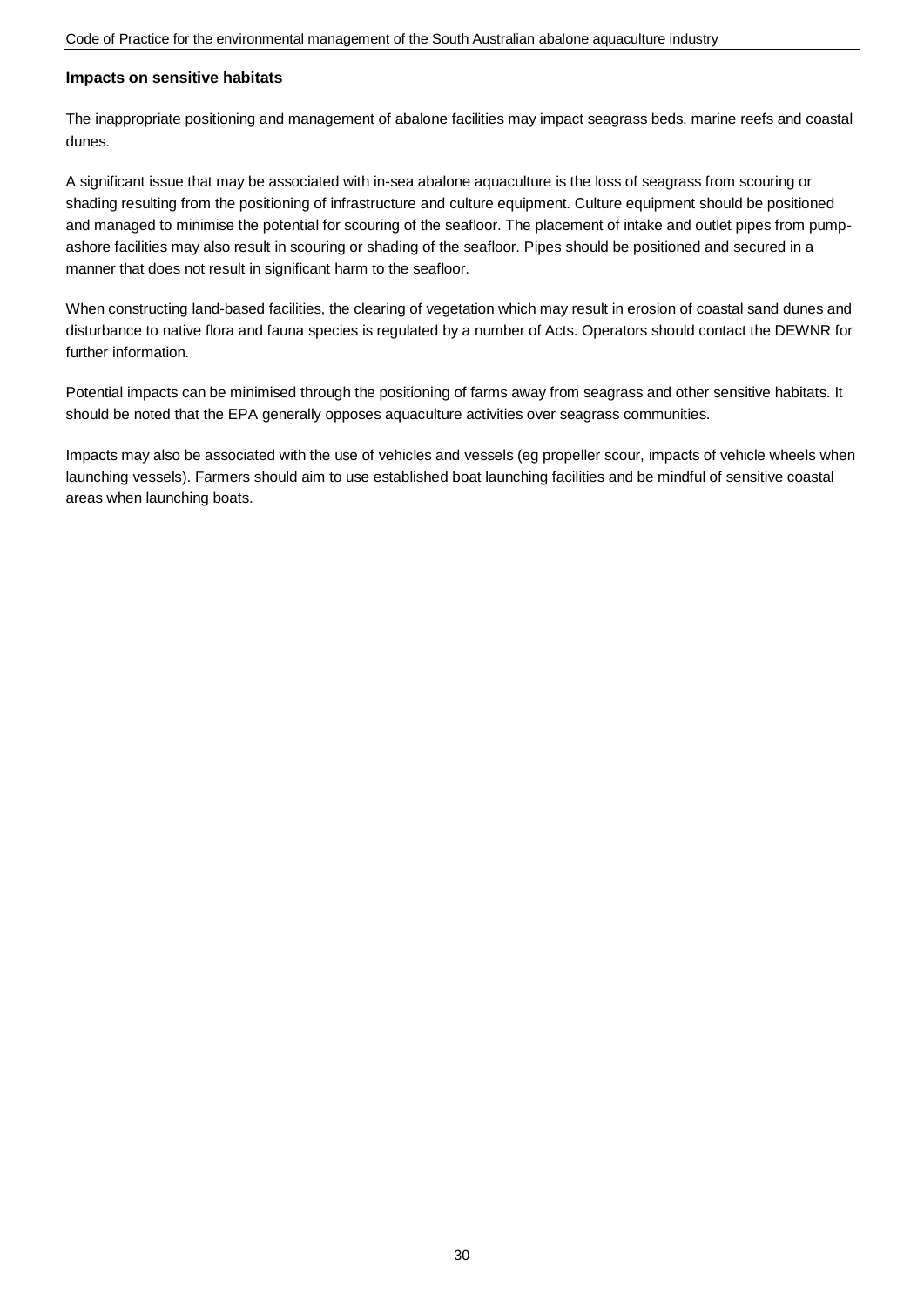### **BIBLIOGRAPHY**

#### **Environmental legislation and protection policies**

Environment Protection Act 1993

Environment Protection (Air Quality) Policy and Explanatory Report 1994

Environment Protection (Burning) Policy 1994

Environment Protection (Water Quality) Policy and Explanatory Report 2015

Environment Protection (Noise) Policy and Explanatory Report (2007)

#### **Other relevant legislation**

Agricultural and Veterinary Products (Control of Use) Act 2002

Aquaculture Act 2001

Aquaculture Regulations 2005

Coast Protection Act 1972

Controlled Substances Act 1984

Dangerous Substances Act 1979

Fisheries Management Act 2007

National Parks and Wildlife Act 1972

### **Environmental Protection Act guidelines and code of practices**

Environment Protection Agency 1997, Stormwater Pollution Prevention: Code of Practice for the building and construction industry, EPA, Adelaide.

- ——1997, Stormwater Pollution Prevention: Code of Practice for the community, EPA, Adelaide.
- ——2003, EPA Information: Burning in the open on domestic and non-domestic properties, EPA, Adelaide.
- ——2003, EPA Fact Sheet: Stormwater pollution, EPA, Adelaide.
- ——2003, EPA Guidelines: Pressure water-blasting activities, EPA, Adelaide.
- ——2014, EPA Guidelines: Wastewater lagoon construction, EPA, Adelaide.
- ——2004, EPA Guidelines: Bunding and spill management, EPA, Adelaide.
- ——2006, Code of Practice for materials handling on wharves, EPA, Adelaide.
- ——2007, EPA Guidelines: Management of aquaculture stock mortalities, EPA, Adelaide.
- ——2008 Code of Practice for vessel and facility management: marine and inland waters, EPA, Adelaide.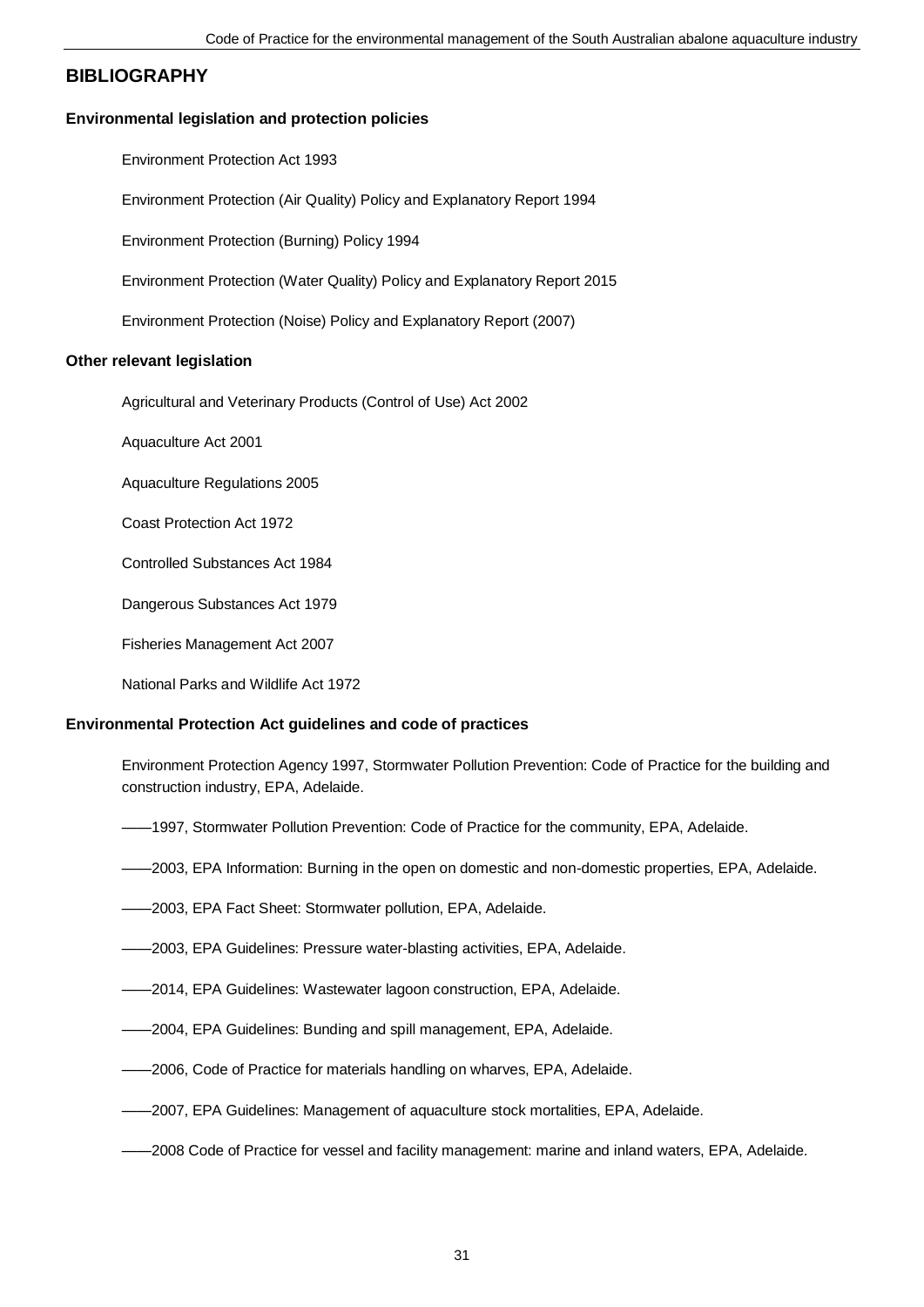### **Other documents**

Anti-fouling and In-water Cleaning Guidelines June 2013, published by the Australian Government Department of Agriculture, Fisheries and Forestry and Department of Sustainability, Environment, Water, Population and Communities, as in force from time to time.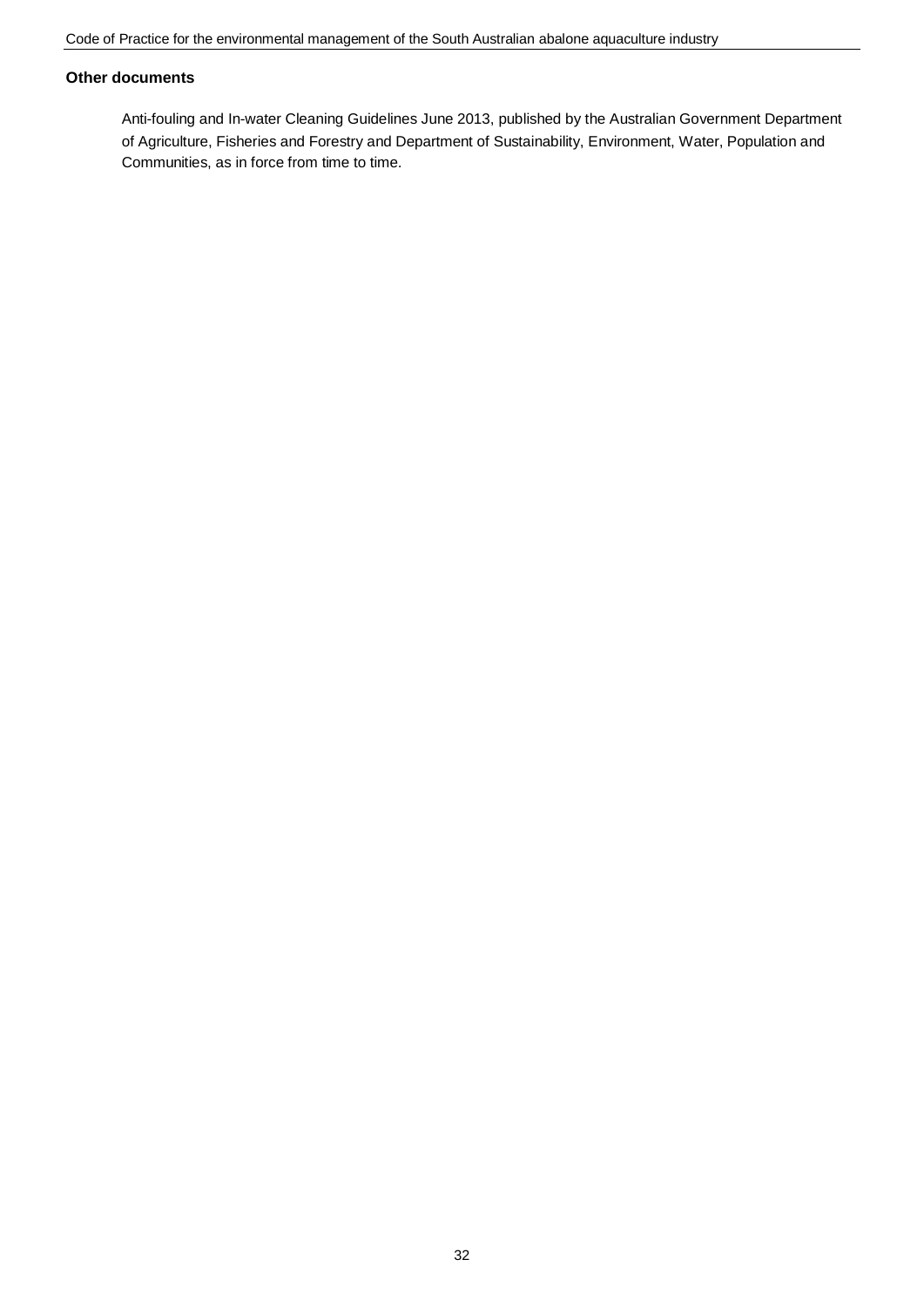# **GLOSSARY Biofouling** The unwanted settlement of aquatic organisms, such as molluscs and bryozoans, on structures that are immersed in water; it can occur in both marine and freshwater environments but is considered a major problem in various marine industries. **Black water Black water Toilet water** or human sewage. **Bund Bund A** wall, moat or other device which is graded or contains grated drains, or combines the two, which is designed to prevent the escape of spilt materials and to exclude stormwater runoff. **Copper chrome arsenic (CCA)** Timber treatment or preservative. **Controlled substance Includes any substances defined within the Controlled Substances** Act, and also includes any hazardous substances or wastes listed in the Environment Protection Act or relevant EPPs. **Environmental management system (EMS)** A systematic approach to dealing with the environmental aspects of an organisation's operation. It is a 'tool' that enables an organisation of any size or type to control the impact of its activities, products or services on the natural environment. **Environment** Environment Means land, air, water organisms and ecosystems and includes:-(a) human-made or modified structures or area; and (b) the amenity values of an area. **Environmental authorisation** A works approval, licence or exemption. **Environmental harm**  $\qquad \qquad \qquad$  'Any harm, or potential harm, to the environment (of whatever degree or duration), and includes an environmental nuisance' (the Act); each EPP defines relevant environmental harm differently—for example, in the Water Quality EPP it may be a reduction in numbers of any native species of aquatic animal or insect caused by pollution; in the Noise EPP it may be excessive noise emanating from construction works. **Environment Protection Policy (EPP)** A legislative tool provided for by the Act to address environment protection matters. It can be made for any purpose directed towards securing objects of the Act **Environment Protection (Water Quality) Policy 2015 (Water Quality EPP)** Policy developed by the EPA in relation to impacts upon water quality which clarifies the obligation imposed by Section 25 of the Act (general environmental duty) on any person in South Australia undertaking an activity that pollutes or might pollute. **General environmental duty**  $A$  person must not undertake an activity that pollutes, or might pollute, the environment unless the person takes all reasonable and practicable measures to prevent or minimise any resulting environmental harm' (Section 25 of the Act). **Grey water Wastewater that has been used for washing, laundering, bathing or Wastewater that has been used for washing, laundering, bathing or** showering.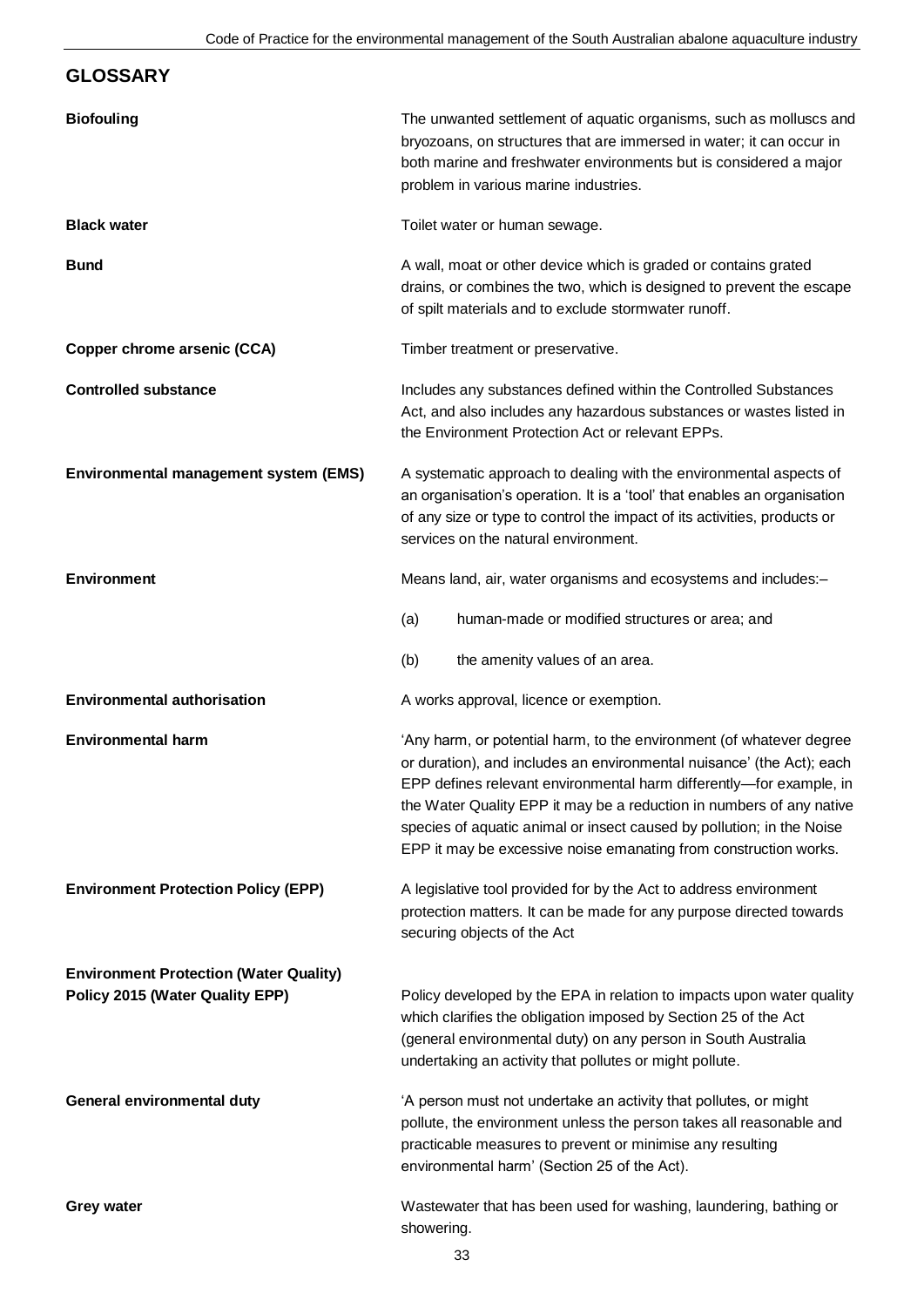### Code of Practice for the environmental management of the South Australian abalone aquaculture industry

| <b>Licensed waste depot</b> | Waste depot licensed under Part 6 of the Environment Protection Act.                                          |
|-----------------------------|---------------------------------------------------------------------------------------------------------------|
| <b>Listed pollutants</b>    | Pollutants outlined in Schedule 4 of the Environment Protection<br>(Water Quality) Policy 2015.               |
| <b>Listed waste</b>         | Defined by the Act, Schedule 1 Part B                                                                         |
| <b>Pollutant</b>            | any solid, liquid or gas (or combination thereof) including<br>(a)<br>waste, smoke, dust, fumes and odour; or |
|                             | (b)<br>noise; or                                                                                              |
|                             | (c)<br>heat; or                                                                                               |
|                             | (d)<br>anything declared by regulation to be a pollutant; and<br>includes waste.                              |
|                             | (As defined by the Act; Schedule 5 of the Water Quality EPP lists<br>pollutants).                             |
| <b>Putrescible</b>          | Component of the waste stream liable to become putrid.                                                        |
| Sediment/settlement ponds   | A pond used to reduce the sediment and nutrient load of wastewater<br>prior to reuse, discharge or disposal.  |
| <b>Stormwater</b>           | Rainwater runoff.                                                                                             |
| <b>Surface waters</b>       | Marine waters and all other waters of the state other than<br>underground water.                              |
| <b>Underground water</b>    | Water occurring naturally, or stored, below ground level.                                                     |
| <b>Waters</b>               | Waters includes all state waters, stormwater and underground water.                                           |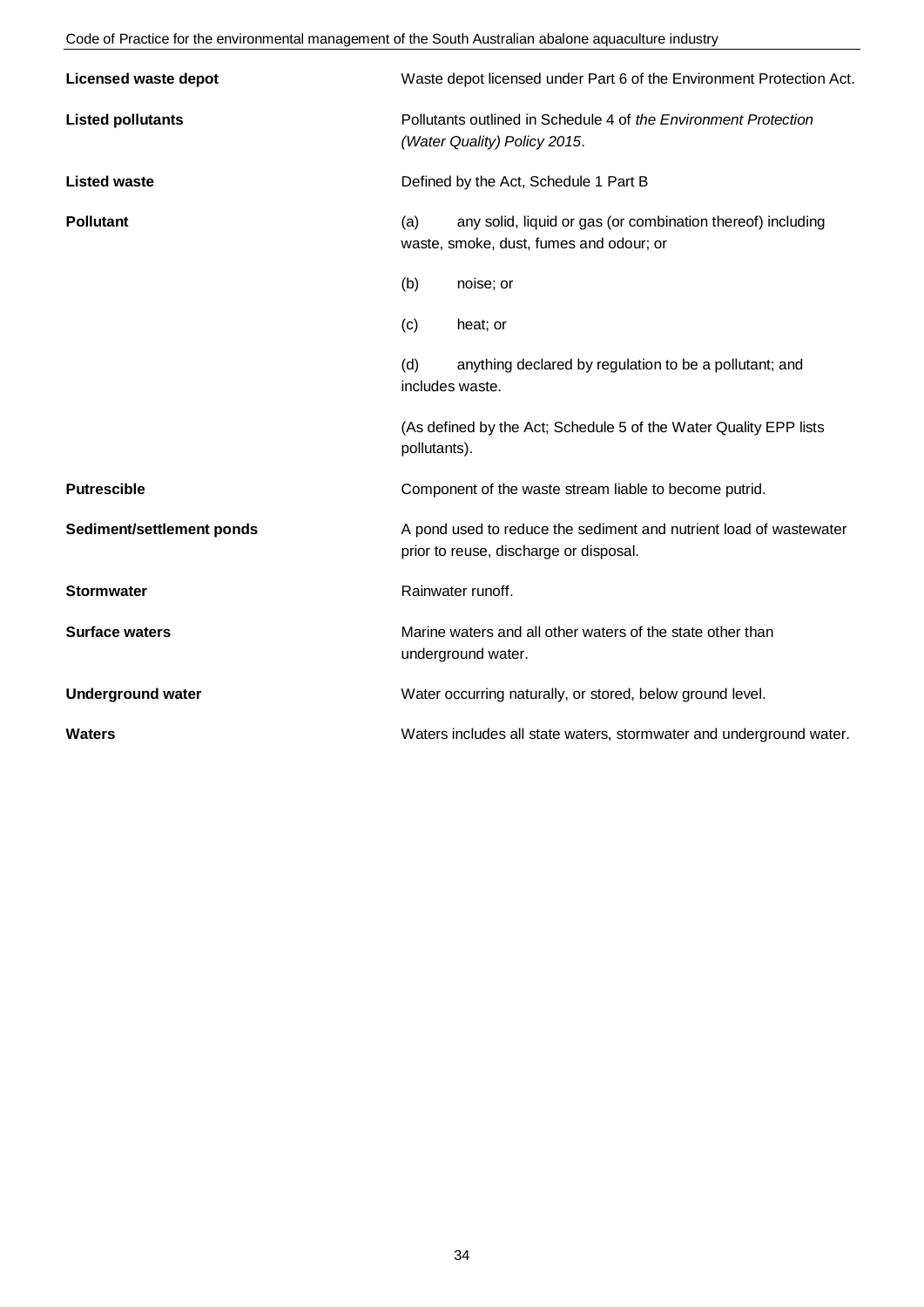# **Appendix Environment protection legislation**

The principal legislation addressing pollution in South Australia is the *Environment Protection Act 1993* (the Act). In particular, Section 25 imposes a general environmental duty on all persons undertaking an activity that may pollute to take all reasonable and practicable measures to prevent or minimise any resulting environmental harm.

The Act provides for legislative tools in the form of Environment Protection Policies (EPPs) to address environment protection matters. At present, there are a number of EPPs in place that address issues such as the production of noise, stormwater contamination and air pollution. Every person, business and industry, including aquaculture, is legally bound to comply with the Act and consequently with relevant EPPs.

Of particular relevance to both sea- and land-based aquaculture is the *Environment Protection (Water Quality) Policy 2015* (Water Quality EPP), which aims to achieve the sustainable management of South Australian waters by protecting or enhancing water quality while allowing economic and social development. The Water Quality EPP:

- sets water quality objectives by identifying protected environmental values and corresponding water quality criteria
- provides for the management and control of point and diffuse sources of pollution
- outlines obligations relating to particular activities
- specifies water quality criteria, discharge limits and listed pollutants
- promotes best practice environmental management.